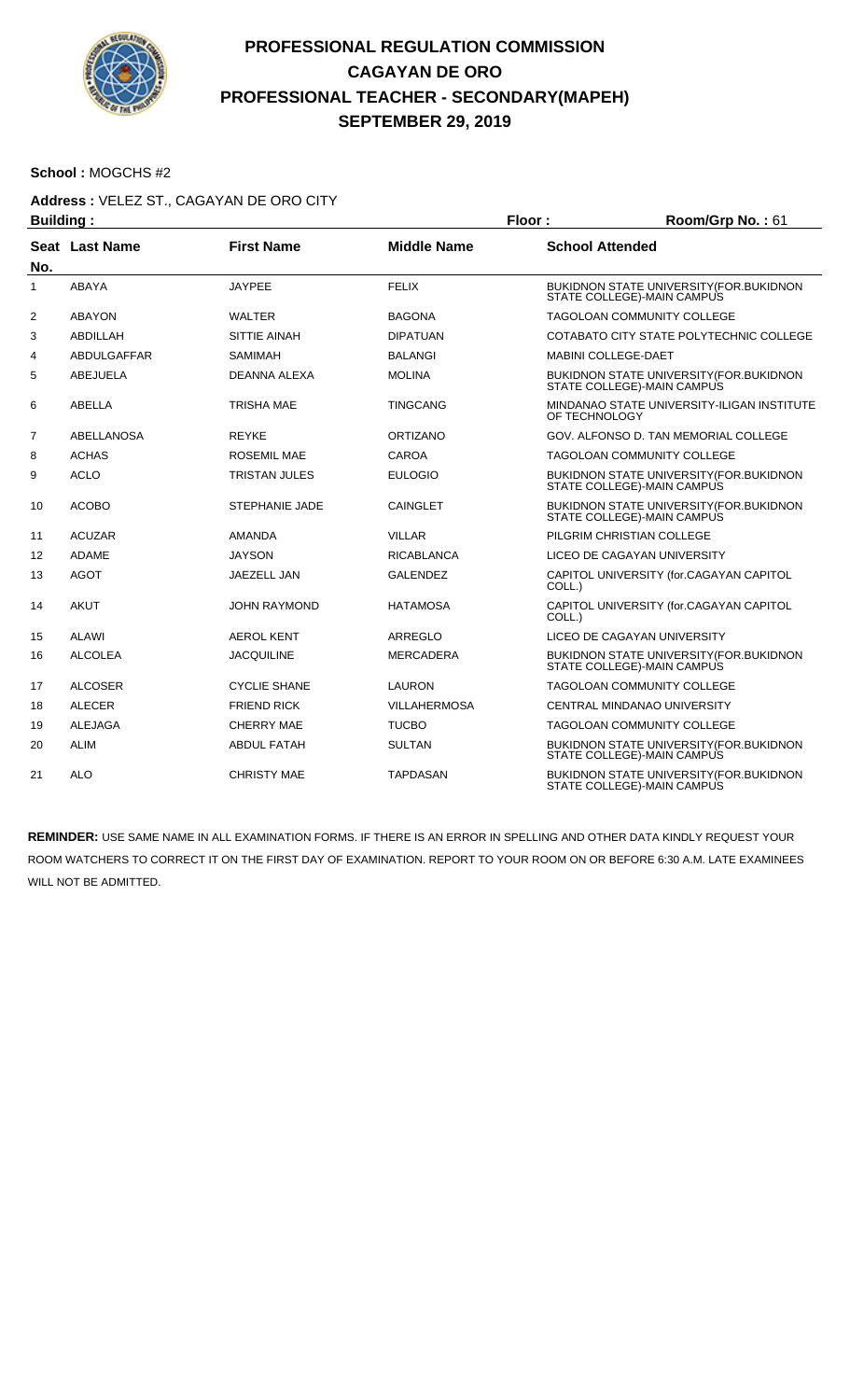

#### **School :** MOGCHS #2

#### **Address :** VELEZ ST., CAGAYAN DE ORO CITY

| <b>Building:</b> |                    |                       | Floor:             | Room/Grp No.: 62                                                               |
|------------------|--------------------|-----------------------|--------------------|--------------------------------------------------------------------------------|
| No.              | Seat Last Name     | <b>First Name</b>     | <b>Middle Name</b> | <b>School Attended</b>                                                         |
| $\mathbf{1}$     | <b>AMIL</b>        | <b>CENTHONY</b>       | LAUREL             | MINDANAO STATE UNIVERSITY-ILIGAN INSTITUTE<br>OF TECHNOLOGY                    |
| 2                | <b>ANAY</b>        | <b>XAIANE</b>         | <b>BARANGOT</b>    | PILGRIM CHRISTIAN COLLEGE                                                      |
| 3                | ANDALLAZA          | EARL JOSHUA CHRISTIAN | <b>ESTRADA</b>     | CENTRAL MINDANAO UNIVERSITY                                                    |
| 4                | <b>ANDO</b>        | <b>CLARADEL</b>       | <b>SOMONTAO</b>    | BUKIDNON STATE UNIVERSITY(FOR.BUKIDNON<br>STATE COLLEGE)-MAIN CAMPUS           |
| 5                | <b>ANGCON</b>      | <b>DAFPUDELL</b>      | <b>BILLIONES</b>   | <b>BUKIDNON STATE UNIVERSITY (FOR. BUKIDNON)</b><br>STATE COLLEGE)-MAIN CAMPUS |
| 6                | ANGGA              | JAZZY DAVE            | <b>GULTIANO</b>    | <b>BUKIDNON STATE UNIVERSITY (FOR. BUKIDNON)</b><br>STATE COLLEGE)-MAIN CAMPUS |
| $\overline{7}$   | ANGGULO            | <b>NORALYN</b>        | <b>BANSIL</b>      | MINDANAO STATE UNIVERSITY-ILIGAN INSTITUTE<br>OF TECHNOLOGY                    |
| 8                | <b>ANINO</b>       | DAYA JANE             | <b>DELOS REYES</b> | JOSE RIZAL MEMORIAL STATE UNIVERSITY-<br><b>DAPITAN</b>                        |
| 9                | <b>ANOL</b>        | <b>JHONY</b>          | <b>TIA</b>         | JOSE RIZAL MEMORIAL STATE UNIVERSITY -<br><b>DIPOLOG CAMPUS</b>                |
| 10               | ANTERO             | <b>BRYAN</b>          | <b>EBALLE</b>      | PILGRIM CHRISTIAN COLLEGE                                                      |
| 11               | <b>APARICIO</b>    | ARNULFO JR            | <b>SITOY</b>       | MINDANAO STATE UNIVERSITY-ILIGAN INSTITUTE<br>OF TECHNOLOGY                    |
| 12               | <b>APOSTOL</b>     | <b>JEANETTE</b>       | <b>OLIVEROS</b>    | MINDANAO STATE UNIVERSITY-ILIGAN INSTITUTE<br>OF TECHNOLOGY                    |
| 13               | ARANDEZ            | <b>MARILOU SUE</b>    | <b>TAVERA</b>      | BUKIDNON STATE UNIVERSITY (FOR. BUKIDNON<br>STATE COLLEGE)-MAIN CAMPUS         |
| 14               | <b>ARISTOTELES</b> | <b>IMERONA</b>        | LURANZA            | <b>BUKIDNON STATE UNIVERSITY (FOR. BUKIDNON)</b><br>STATE COLLEGE)-MAIN CAMPUS |
| 15               | ASIÑERO            | GLAZE                 | <b>SUSON</b>       | <b>TAGOLOAN COMMUNITY COLLEGE</b>                                              |
| 16               | <b>ASUNCION</b>    | <b>IVY</b>            | <b>ABAN</b>        | MINDANAO STATE UNIVERSITY-ILIGAN INSTITUTE<br>OF TECHNOLOGY                    |
| 17               | AVES               | <b>CRISA MAE</b>      | ARAYANI            | MINDANAO STATE UNIVERSITY-MARAWI CITY                                          |
| 18               | <b>AVILA</b>       | <b>ISSA KHRYS</b>     | <b>PRANTILLA</b>   | CENTRAL MINDANAO UNIVERSITY                                                    |
| 19               | <b>BACO</b>        | <b>AZINATE</b>        | <b>NARVASA</b>     | MINDANAO STATE UNIVERSITY-ILIGAN INSTITUTE<br>OF TECHNOLOGY                    |
| 20               | <b>BACUS</b>       | <b>JIM KIM</b>        | SALAMANGKA         | BUKIDNON STATE UNIVERSITY (FOR. BUKIDNON<br>STATE COLLEGE)-MAIN CAMPUS         |
| 21               | <b>BADANA</b>      | VANESSA               | <b>BESANA</b>      | CAPIZ STATE UNIVERSITY (CIT)(PSPC)-MAIN<br><b>CAMPUS</b>                       |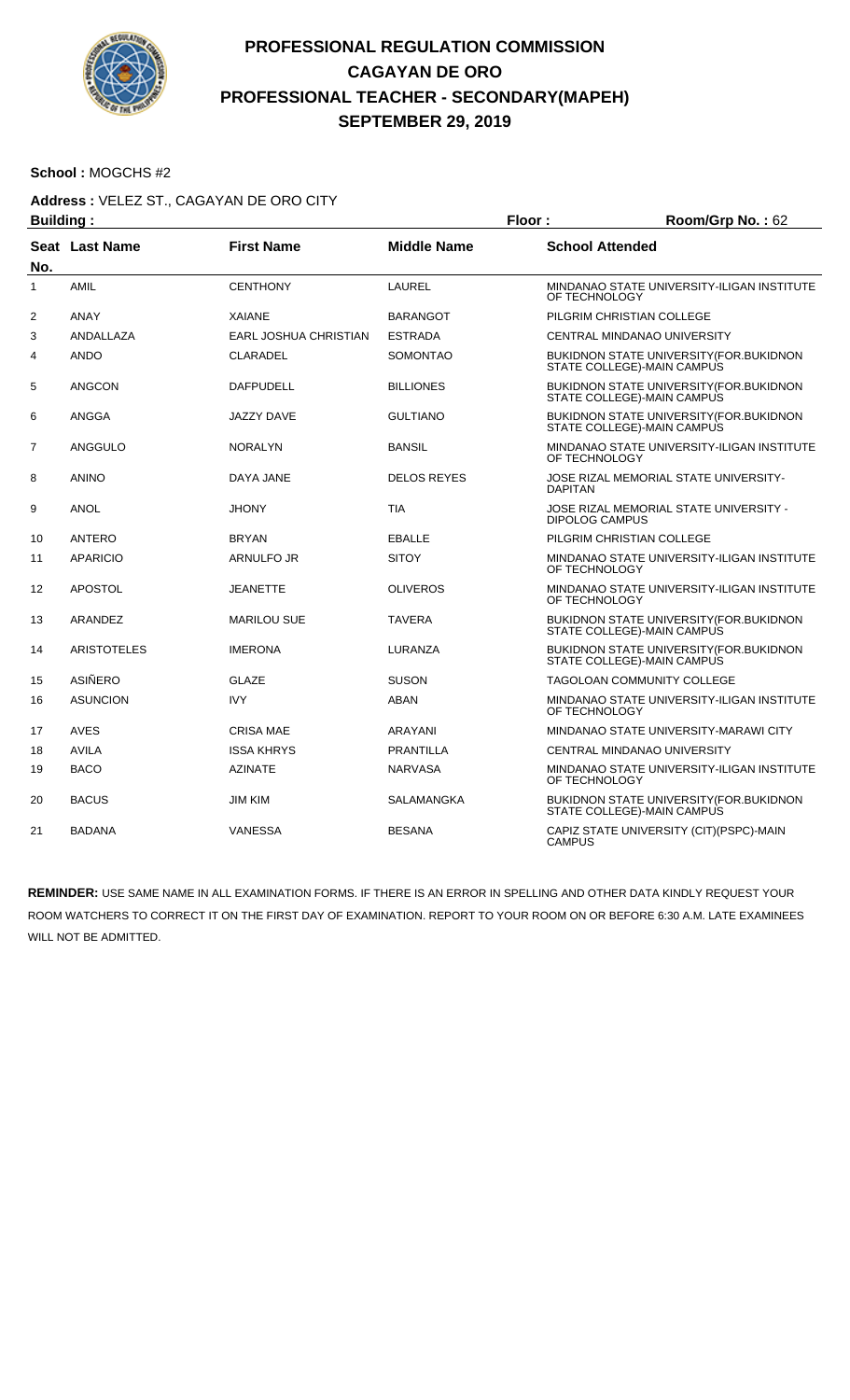

#### **School :** MOGCHS #2

#### **Address :** VELEZ ST., CAGAYAN DE ORO CITY

| <b>Building:</b> |                  |                        | Floor:<br>Room/Grp No.: 63 |                        |                                                                        |
|------------------|------------------|------------------------|----------------------------|------------------------|------------------------------------------------------------------------|
| No.              | Seat Last Name   | <b>First Name</b>      | <b>Middle Name</b>         | <b>School Attended</b> |                                                                        |
| $\mathbf{1}$     | <b>BAGUIO</b>    | <b>RITCHEL</b>         | <b>ABUSO</b>               |                        | <b>TAGOLOAN COMMUNITY COLLEGE</b>                                      |
| 2                | <b>BAGUIO</b>    | <b>SHAIRMAIN</b>       | <b>DELOS REYES</b>         |                        | PILGRIM CHRISTIAN COLLEGE                                              |
| 3                | <b>BAHIAN</b>    | <b>QUEENSHIP BLESS</b> | <b>CABALQUINTO</b>         |                        | CENTRAL MINDANAO UNIVERSITY                                            |
| 4                | <b>BALDO</b>     | <b>KRYSTHELE JANE</b>  | <b>GABULE</b>              |                        | LICEO DE CAGAYAN UNIVERSITY                                            |
| 5                | <b>BALIBAGON</b> | <b>KAREN MARY</b>      | <b>FUERTES</b>             | COLL.)                 | CAPITOL UNIVERSITY (for.CAGAYAN CAPITOL                                |
| 6                | <b>BALIGUAT</b>  | <b>RHEAJEAN</b>        | <b>VITOR</b>               |                        | BUKIDNON STATE UNIVERSITY (FOR. BUKIDNON<br>STATE COLLEGE)-MAIN CAMPUS |
| $\overline{7}$   | <b>BALINDONG</b> | JUNAISAH               | <b>PANGCOGA</b>            |                        | COTABATO CITY STATE POLYTECHNIC COLLEGE                                |
| 8                | <b>BALINO</b>    | <b>CYRIL</b>           | <b>TEMARIO</b>             |                        | BUKIDNON STATE UNIVERSITY (FOR BUKIDNON<br>STATE COLLEGE)-MAIN CAMPUS  |
| 9                | <b>BALMORES</b>  | <b>JULIUS</b>          | <b>BALANAY</b>             |                        | <b>BUKIDNON MIDLAND COLLEGE</b>                                        |
| 10               | <b>BANGGAY</b>   | <b>MARK KIVEN</b>      | <b>GONZALES</b>            |                        | BUKIDNON STATE UNIVERSITY (FOR. BUKIDNON<br>STATE COLLEGE)-MAIN CAMPUS |
| 11               | <b>BARI</b>      | <b>JEANIE MAE</b>      | <b>TEREZ</b>               | OF TECHNOLOGY          | MINDANAO STATE UNIVERSITY-ILIGAN INSTITUTE                             |
| 12               | <b>BARIL</b>     | <b>LITO</b>            | <b>BARIL</b>               | OF TECHNOLOGY          | MINDANAO STATE UNIVERSITY-ILIGAN INSTITUTE                             |
| 13               | <b>BARISO</b>    | <b>LEA MAE</b>         | <b>PALANAS</b>             | OF TECHNOLOGY          | MINDANAO STATE UNIVERSITY-ILIGAN INSTITUTE                             |
| 14               | <b>BARUANG</b>   | <b>HANANIYA</b>        | <b>ABUBACAR</b>            |                        | MINDANAO STATE UNIVERSITY-MARAWI CITY                                  |
| 15               | <b>BASANG</b>    | <b>FARIDA</b>          | <b>SABDANI</b>             |                        | MINDANAO STATE UNIVERSITY-MARAWI CITY                                  |
| 16               | <b>BATISTIS</b>  | ARGIE                  | <b>DAY</b>                 |                        | BUKIDNON STATE UNIVERSITY (FOR.BUKIDNON<br>STATE COLLEGE)-MAIN CAMPUS  |
| 17               | <b>BECIETE</b>   | <b>ERIC ANTHONY JR</b> | <b>TUMIMBANG</b>           |                        | LICEO DE CAGAYAN UNIVERSITY                                            |
| 18               | <b>BENDULO</b>   | SHIELA KAYE            | <b>TINGALAN</b>            |                        | BUKIDNON STATE UNIVERSITY (FOR. BUKIDNON<br>STATE COLLEGE)-MAIN CAMPUS |
| 19               | <b>BERDIN</b>    | <b>JANELLE</b>         | <b>BAGA</b>                |                        | BUKIDNON STATE UNIVERSITY (FOR. BUKIDNON<br>STATE COLLEGE)-MAIN CAMPUS |
| 20               | <b>BOLO</b>      | <b>RICHEL</b>          | <b>PATULOMBON</b>          | COLL.)                 | CAPITOL UNIVERSITY (for.CAGAYAN CAPITOL                                |
| 21               | <b>BOTILLA</b>   | <b>EARL RENE</b>       | <b>MURING</b>              |                        | BUKIDNON STATE UNIVERSITY (FOR. BUKIDNON<br>STATE COLLEGE)-MAIN CAMPUS |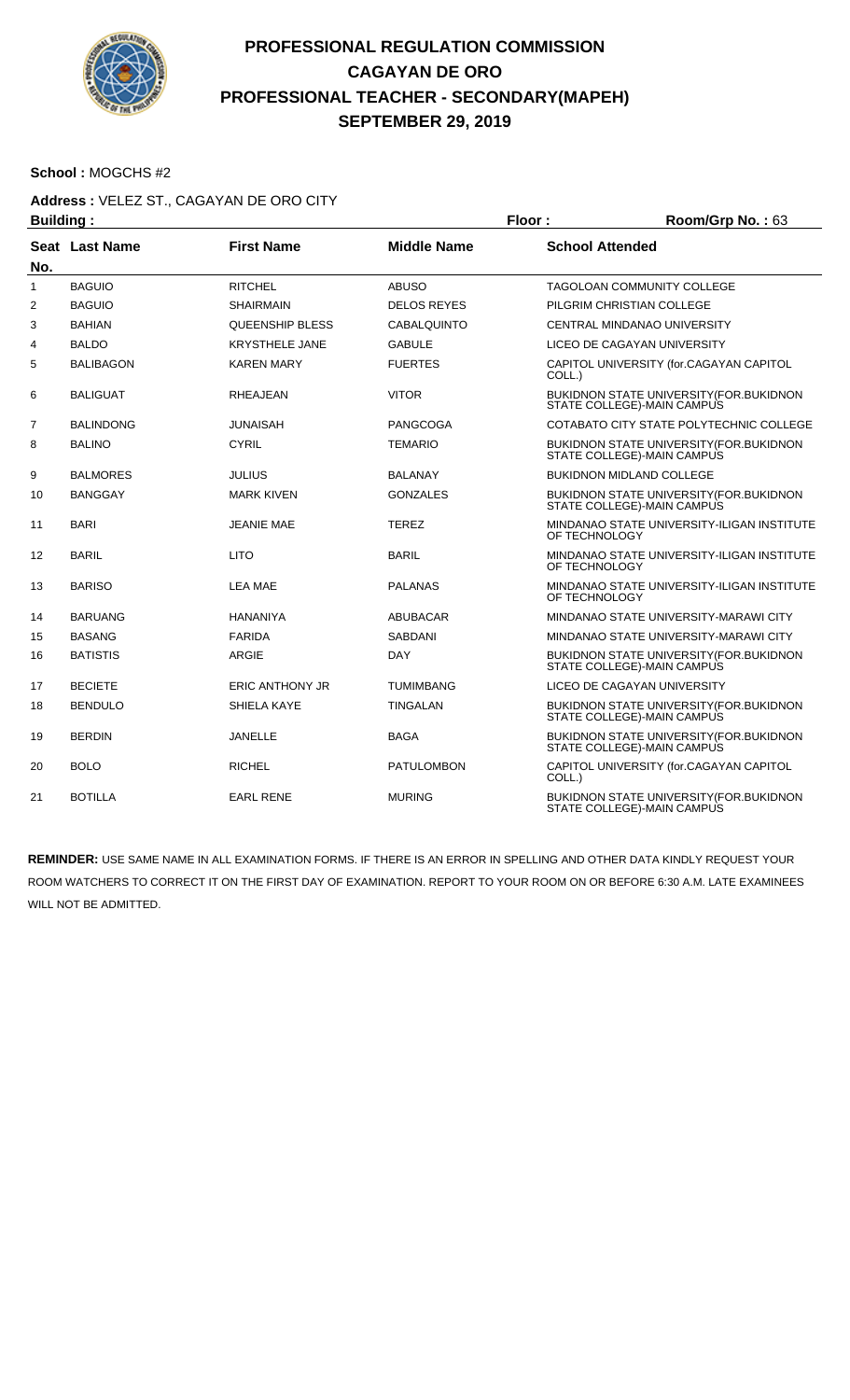

#### **School :** MOGCHS #2

#### **Address :** VELEZ ST., CAGAYAN DE ORO CITY

| <b>Building:</b> |                  |                              |                    | Floor:<br>Room/Grp No.: 64     |                                             |
|------------------|------------------|------------------------------|--------------------|--------------------------------|---------------------------------------------|
| No.              | Seat Last Name   | <b>First Name</b>            | <b>Middle Name</b> | <b>School Attended</b>         |                                             |
| $\mathbf{1}$     | <b>BUGHAW</b>    | <b>MARIEL KATRINA LOUISE</b> | <b>CARTIN</b>      | STATE COLLEGE)-MAIN CAMPUS     | BUKIDNON STATE UNIVERSITY (FOR.BUKIDNON     |
| 2                | <b>CABALLES</b>  | <b>GILBERT</b>               | <b>BARBIEROS</b>   | PILGRIM CHRISTIAN COLLEGE      |                                             |
| 3                | <b>CABATUAN</b>  | <b>VINCE EARL JOHN</b>       | <b>MADRONERO</b>   | OF TECHNOLOGY                  | MINDANAO STATE UNIVERSITY-ILIGAN INSTITUTE  |
| 4                | CAGANG           | KHRYZHA MARCH                | <b>DALONDONAN</b>  | CENTRAL MINDANAO UNIVERSITY    |                                             |
| 5                | CALI             | <b>FATIMA ALAISA</b>         | LANTUD             | OF TECHNOLOGY                  | MINDANAO STATE UNIVERSITY-ILIGAN INSTITUTE  |
| 6                | <b>CALICARAN</b> | <b>ANALIE</b>                | AMAS               |                                | COTABATO CITY STATE POLYTECHNIC COLLEGE     |
| $\overline{7}$   | <b>CAMAMA</b>    | AMIRAH                       | <b>DIANALAN</b>    | OF TECHNOLOGY                  | MINDANAO STATE UNIVERSITY-ILIGAN INSTITUTE  |
| 8                | <b>CAMPANER</b>  | <b>ELNA JANE</b>             | <b>HALIM</b>       | OF TECHNOLOGY                  | MINDANAO STATE UNIVERSITY-ILIGAN INSTITUTE  |
| 9                | CANAMA           | <b>GIN LOU</b>               | <b>GAPOL</b>       | OF TECHNOLOGY                  | MINDANAO STATE UNIVERSITY-ILIGAN INSTITUTE  |
| 10               | <b>CANTARONA</b> | <b>RYAN</b>                  | <b>CASINGCA</b>    | CENTRAL MINDANAO UNIVERSITY    |                                             |
| 11               | <b>CAONTAO</b>   | <b>JUDERIC</b>               | <b>MANGUIRAN</b>   | STATE COLLEGE)-MAIN CAMPUS     | BUKIDNON STATE UNIVERSITY (FOR. BUKIDNON    |
| 12               | <b>CARESTIA</b>  | <b>JOEL REY</b>              | <b>POTULAN</b>     | TAGOLOAN COMMUNITY COLLEGE     |                                             |
| 13               | CARIÑO           | <b>ROLLY</b>                 | <b>GARILLO</b>     | PILGRIM CHRISTIAN COLLEGE      |                                             |
| 14               | <b>CASISNER</b>  | <b>NATHALIE</b>              | <b>COMENDADOR</b>  | OF TECHNOLOGY                  | MINDANAO STATE UNIVERSITY-ILIGAN INSTITUTE  |
| 15               | <b>CASTILLON</b> | <b>DARWIN</b>                | <b>ALESNA</b>      | OF TECHNOLOGY                  | MINDANAO STATE UNIVERSITY-ILIGAN INSTITUTE  |
| 16               | <b>CASTRO</b>    | <b>APRIL ROSE</b>            | MALUENDA           | CENTRAL MINDANAO UNIVERSITY    |                                             |
| 17               | <b>CASTRO</b>    | <b>MIJHUN</b>                | <b>LUCERO</b>      | STATE COLLEGE)-MAIN CAMPUS     | BUKIDNON STATE UNIVERSITY (FOR. BUKIDNON    |
| 18               | <b>CATI-AN</b>   | <b>ERNA</b>                  | <b>CODERA</b>      | <b>EXTERNAL STUDIES CENTER</b> | <b>BUKIDNON STATE UNIVERSITY - MOGCHS</b>   |
| 19               | CATIIL           | <b>MIKHO HARLEY</b>          | <b>DAQUIADO</b>    | LICEO DE CAGAYAN UNIVERSITY    |                                             |
| 20               | <b>CATUBAY</b>   | <b>HAZEL</b>                 | <b>ABALLE</b>      | SALLE)                         | LA SALLE UNIVERSITY (for.IMMA.CONCEPCION-LA |
| 21               | CAYAO            | <b>MIE ROSE</b>              | <b>PIASIDAD</b>    | STATE COLLEGE)-MAIN CAMPUS     | BUKIDNON STATE UNIVERSITY (FOR. BUKIDNON    |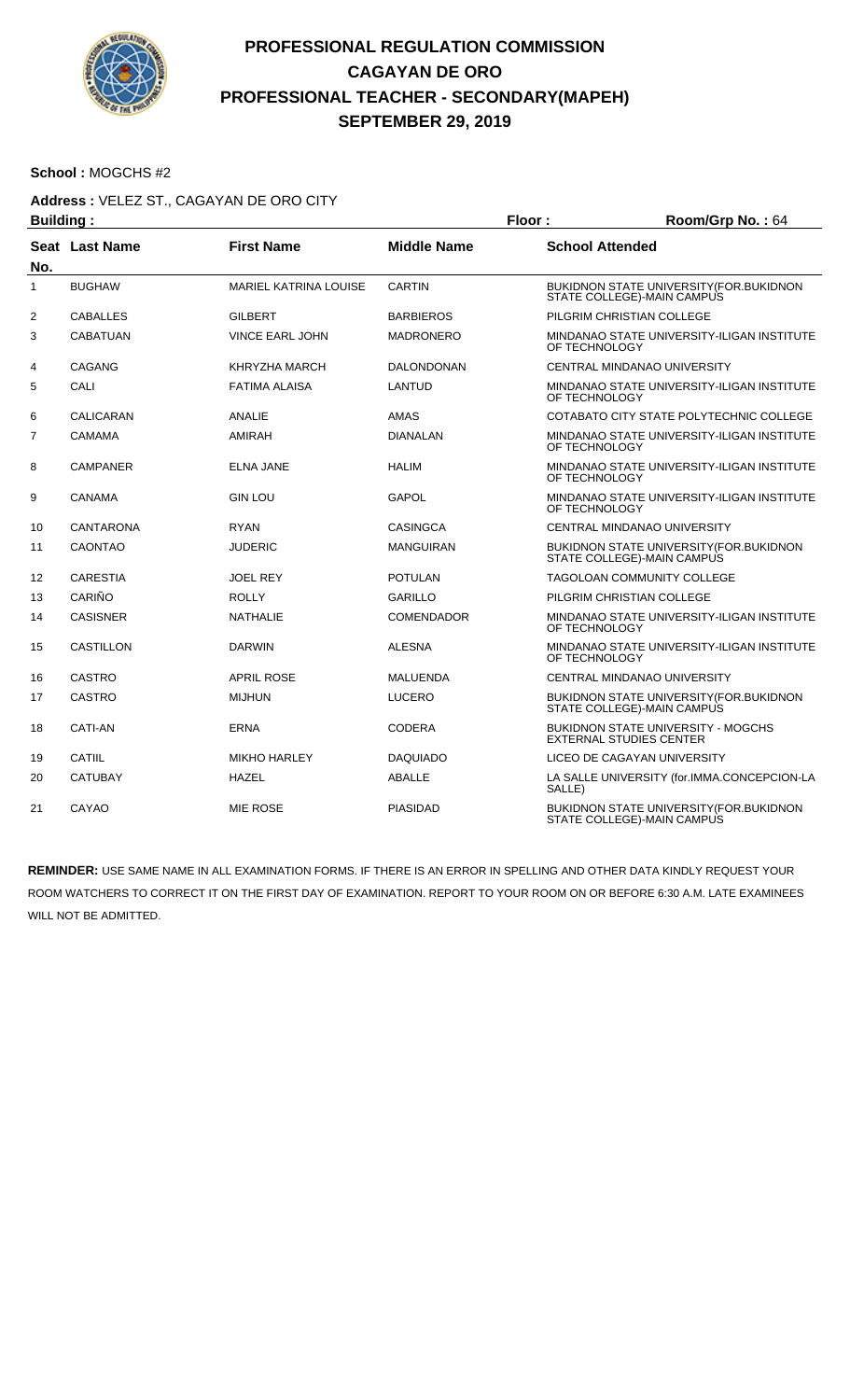

#### **School :** MOGCHS #2

### **Address :** VELEZ ST., CAGAYAN DE ORO CITY

| <b>Building:</b> |                   |                      |                    | Floor:                       | Room/Grp No.: 65                                                             |
|------------------|-------------------|----------------------|--------------------|------------------------------|------------------------------------------------------------------------------|
|                  | Seat Last Name    | <b>First Name</b>    | <b>Middle Name</b> | <b>School Attended</b>       |                                                                              |
| No.              |                   |                      |                    |                              |                                                                              |
| $\mathbf{1}$     | <b>CELEDONIO</b>  | <b>MYRHA GRACE</b>   | <b>TIAD</b>        | <b>MOUNTAIN VIEW COLLEGE</b> |                                                                              |
| 2                | <b>CELESTE</b>    | <b>JEFFEY</b>        | VILLANUEVA         |                              | CENTRAL MINDANAO UNIVERSITY                                                  |
| 3                | <b>CELETARIA</b>  | <b>NEIL JEOFREY</b>  | <b>TAGANAHAN</b>   | OF TECHNOLOGY                | MINDANAO STATE UNIVERSITY-ILIGAN INSTITUTE                                   |
| 4                | <b>CEMPRON</b>    | <b>JACKY</b>         | <b>BENITO</b>      | COLL.)                       | CAPITOL UNIVERSITY (for.CAGAYAN CAPITOL                                      |
| 5                | <b>CHAVEZ</b>     | <b>GERALDINE</b>     | <b>LARANGHO</b>    | <b>DIPOLOG CAMPUS</b>        | JOSE RIZAL MEMORIAL STATE UNIVERSITY -                                       |
| 6                | <b>COLOMA</b>     | <b>JUDITH</b>        | <b>PATANO</b>      | COLL.)                       | CAPITOL UNIVERSITY (for.CAGAYAN CAPITOL                                      |
| $\overline{7}$   | <b>COMEROS</b>    | ROLANDO JR           | <b>MONTEJO</b>     |                              | LICEO DE CAGAYAN UNIVERSITY                                                  |
| 8                | <b>COMISION</b>   | LAYMAR               | <b>VILAR</b>       |                              | NOTRE DAME OF MIDSAYAP COLLEGE                                               |
| 9                | CORNELL           | <b>ABSAMIN</b>       | OSOP               |                              | MINDANAO STATE UNIVERSITY-MARAWI CITY                                        |
| 10               | <b>CORPUZ</b>     | <b>MYTZEL XENAH</b>  | <b>DAYON</b>       | OF TECHNOLOGY                | MINDANAO STATE UNIVERSITY-ILIGAN INSTITUTE                                   |
| 11               | <b>COSAIN</b>     | <b>SAADODIN</b>      | PANGANDAMAN        |                              | MINDANAO STATE UNIVERSITY-MARAWI CITY                                        |
| 12               | <b>CUYUGAN</b>    | <b>JEFF</b>          | <b>NAVOS</b>       |                              | <b>TAGOLOAN COMMUNITY COLLEGE</b>                                            |
| 13               | <b>DACALOS</b>    | <b>JENNIFE ROSE</b>  | <b>DALIDIG</b>     | COLL.)                       | CAPITOL UNIVERSITY (for.CAGAYAN CAPITOL                                      |
| 14               | <b>DACOROON</b>   | JOEY NEñA LOU        | <b>BASNILLO</b>    |                              | TAGOLOAN COMMUNITY COLLEGE                                                   |
| 15               | <b>DADULO</b>     | <b>KATRIN KATE</b>   | <b>MORENTO</b>     |                              | <b>BUKIDNON STATE UNIVERSITY (FOR.BUKIDNON</b><br>STATE COLLEGE)-MAIN CAMPUS |
| 16               | <b>DAEL</b>       | <b>DAVE</b>          | LABADAN            |                              | LICEO DE CAGAYAN UNIVERSITY                                                  |
| 17               | <b>DAGASUHAN</b>  | <b>JEAN</b>          | <b>TANIO</b>       |                              | <b>TAGOLOAN COMMUNITY COLLEGE</b>                                            |
| 18               | <b>DAGOC</b>      | <b>JECEL LOVE</b>    | <b>QUIMADA</b>     |                              | <b>TAGOLOAN COMMUNITY COLLEGE</b>                                            |
| 19               | <b>DATUMANONG</b> | <b>ABDULRAHIM</b>    | <b>ULANDIGAN</b>   |                              | COTABATO CITY STATE POLYTECHNIC COLLEGE                                      |
| 20               | <b>DAYDAY</b>     | <b>RAMONITO JR</b>   | LAS PEÑAS          |                              | LICEO DE CAGAYAN UNIVERSITY                                                  |
| 21               | <b>DAYMIEL</b>    | <b>JOSEFA MORIEL</b> | <b>CABOVERDE</b>   | <b>DIPOLOG CAMPUS</b>        | JOSE RIZAL MEMORIAL STATE UNIVERSITY -                                       |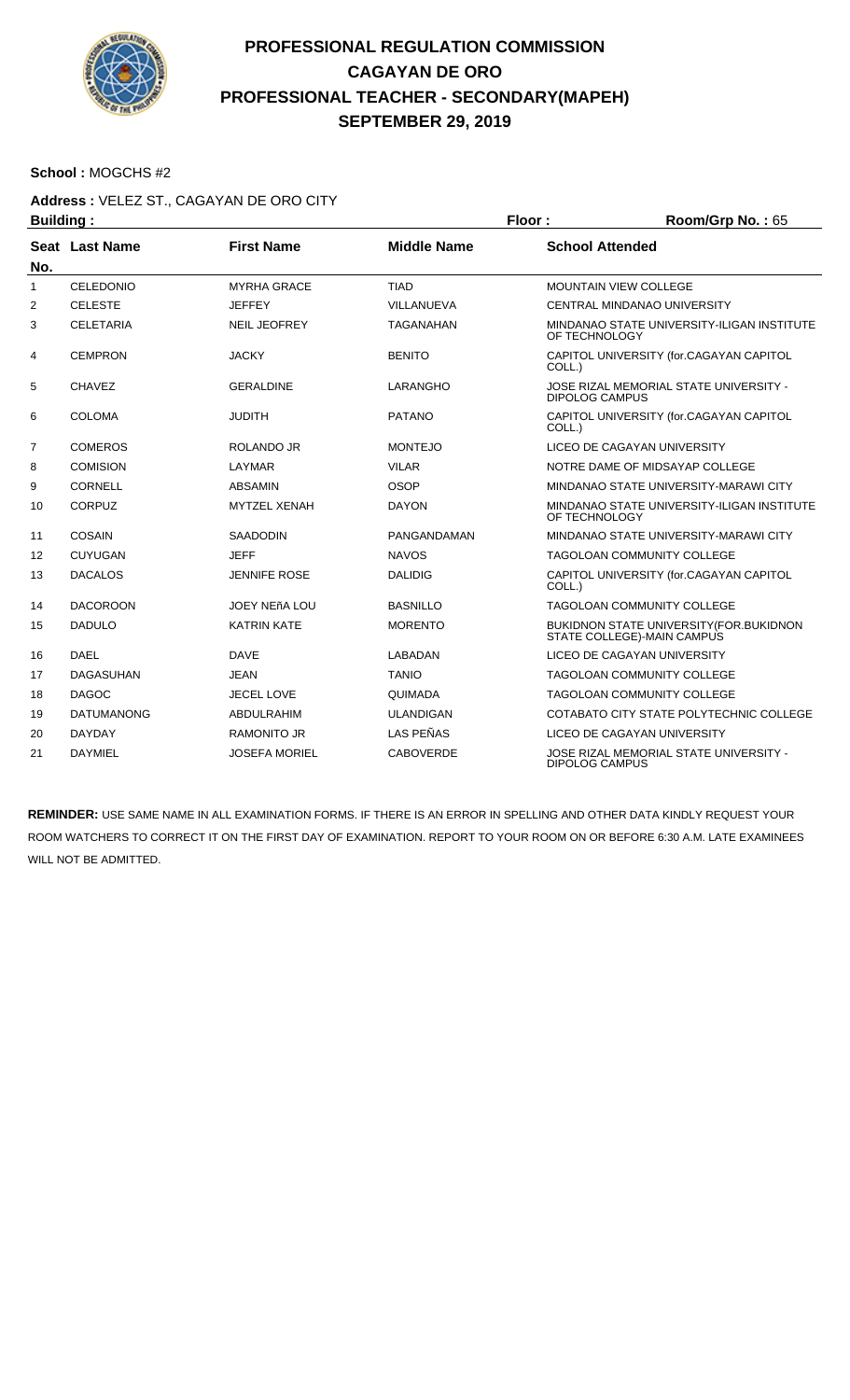

#### **School :** MOGCHS #2

### **Address :** VELEZ ST., CAGAYAN DE ORO CITY

| <b>Building:</b> |                  |                    |                    | Floor:                 | Room/Grp No.: 66                                                               |  |
|------------------|------------------|--------------------|--------------------|------------------------|--------------------------------------------------------------------------------|--|
| No.              | Seat Last Name   | <b>First Name</b>  | <b>Middle Name</b> | <b>School Attended</b> |                                                                                |  |
| 1                | DE ASIS          | <b>EARL VANZ</b>   | <b>BITGUE</b>      |                        | BUKIDNON STATE UNIVERSITY (FOR.BUKIDNON<br>STATE COLLEGE)-MAIN CAMPUS          |  |
| 2                | DE LOS REYES     | <b>JEREMIAH</b>    | <b>PABELONIO</b>   |                        | <b>TAGOLOAN COMMUNITY COLLEGE</b>                                              |  |
| 3                | <b>DELA CRUZ</b> | <b>JEZELLE</b>     | <b>LAGO</b>        |                        | <b>BUKIDNON STATE UNIVERSITY (FOR. BUKIDNON)</b><br>STATE COLLEGE)-MAIN CAMPUS |  |
| 4                | <b>DELA CRUZ</b> | ROCEL JEAN         | <b>APUYA</b>       |                        | BUKIDNON STATE UNIVERSITY (FOR. BUKIDNON<br>STATE COLLEGE)-MAIN CAMPUS         |  |
| 5                | DELA PEÑA        | <b>GIRLIE JOY</b>  | <b>DIONSON</b>     |                        | CENTRAL MINDANAO UNIVERSITY                                                    |  |
| 6                | <b>DEMANA</b>    | <b>ARJON JAY</b>   | ARELLANO           |                        | BUKIDNON STATE UNIVERSITY (FOR. BUKIDNON<br>STATE COLLEGE)-MAIN CAMPUS         |  |
| $\overline{7}$   | <b>DIACA</b>     | <b>AMANODIN</b>    | SARIP              |                        | MINDANAO STATE UNIVERSITY-MARAWI CITY                                          |  |
| 8                | <b>DIANAL</b>    | <b>NORQUIZA</b>    | <b>ALAG</b>        | OF TECHNOLOGY          | MINDANAO STATE UNIVERSITY-ILIGAN INSTITUTE                                     |  |
| 9                | <b>DIANSAY</b>   | <b>DIANA JANE</b>  | VARNAL             |                        | MINDANAO STATE UNIVERSITY-MARAWI CITY                                          |  |
| 10               | <b>DITCHE</b>    | <b>RAQUIL</b>      | <b>SALVEJO</b>     |                        | WESTERN MINDANAO STATE U-MOLAVE                                                |  |
| 11               | <b>DOLLAGA</b>   | <b>MERRY QUEEN</b> | <b>ESTABAYA</b>    |                        | LICEO DE CAGAYAN UNIVERSITY                                                    |  |
| 12               | <b>DOPLON</b>    | <b>ANN MONETTE</b> | <b>PIOCOS</b>      | OF TECHNOLOGY          | MINDANAO STATE UNIVERSITY-ILIGAN INSTITUTE                                     |  |
| 13               | <b>DRAGON</b>    | <b>VIRGILIO JR</b> | <b>CUEVAS</b>      |                        | BUKIDNON STATE UNIVERSITY (FOR. BUKIDNON<br>STATE COLLEGE)-MAIN CAMPUS         |  |
| 14               | <b>DUGADUGA</b>  | <b>BENZ RAQUEL</b> | MADELO             |                        | <b>SILLIMAN UNIVERSITY</b>                                                     |  |
| 15               | <b>DUMILAO</b>   | QUENNIE COLEEN     |                    |                        | BUKIDNON STATE UNIVERSITY (FOR.BUKIDNON<br>STATE COLLEGE)-MAIN CAMPUS          |  |
| 16               | <b>DUNAY</b>     | <b>ALMERA</b>      | <b>ZAMORA</b>      |                        | UNIVERSITY OF MINDANAO-DAVAO CITY                                              |  |
| 17               | <b>DUYAPAT</b>   | CHRIS ZYZA         | <b>MICULOB</b>     | OF TECHNOLOGY          | MINDANAO STATE UNIVERSITY-ILIGAN INSTITUTE                                     |  |
| 18               | <b>ELLA</b>      | <b>MARY ROSE</b>   | <b>PABALAN</b>     |                        | CENTRAL MINDANAO UNIVERSITY                                                    |  |
| 19               | <b>ELLOREN</b>   | <b>MC IVANN</b>    | <b>BALIGUAT</b>    |                        | CENTRAL MINDANAO UNIVERSITY                                                    |  |
| 20               | <b>ESMAIL</b>    | <b>ALIBASHER</b>   | H.AZIS             |                        | MINDANAO STATE UNIVERSITY-MARAWI CITY                                          |  |
| 21               | <b>ESPINOSA</b>  | LAIDEL             | <b>DURON</b>       |                        | CENTRAL MINDANAO UNIVERSITY                                                    |  |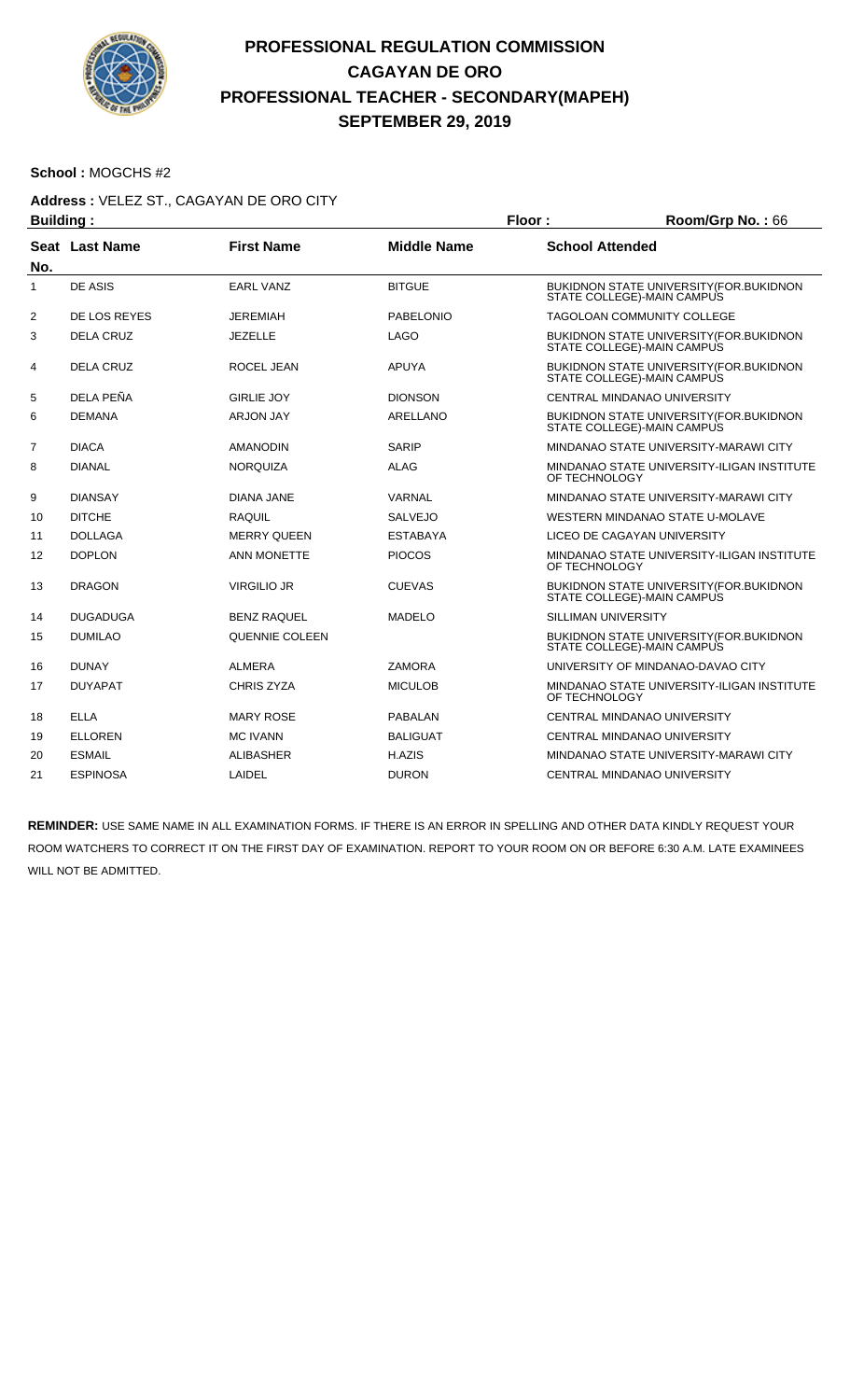

#### **School :** MOGCHS #2

# **Address :** VELEZ ST., CAGAYAN DE ORO CITY

| <b>Building:</b> |                       |                      | Floor:             |                        | Room/Grp No.: 67                                                       |
|------------------|-----------------------|----------------------|--------------------|------------------------|------------------------------------------------------------------------|
| No.              | <b>Seat Last Name</b> | <b>First Name</b>    | <b>Middle Name</b> | <b>School Attended</b> |                                                                        |
| $\mathbf{1}$     | <b>ESTENZO</b>        | <b>JOKER</b>         | <b>TACASAN</b>     |                        | BUKIDNON STATE UNIVERSITY (FOR. BUKIDNON<br>STATE COLLEGE)-MAIN CAMPUS |
| 2                | <b>ESTORQUE</b>       | <b>MITCH RYAN</b>    | <b>SUBEZA</b>      |                        | BUKIDNON STATE UNIVERSITY (FOR. BUKIDNON<br>STATE COLLEGE)-MAIN CAMPUS |
| 3                | <b>ESTUDILLO</b>      | <b>CLINTON BUTCH</b> | <b>BACALSO</b>     | OF TECHNOLOGY          | MINDANAO STATE UNIVERSITY-ILIGAN INSTITUTE                             |
| 4                | <b>EXCHAURE</b>       | MAYELLA              |                    |                        | CENTRAL MINDANAO UNIVERSITY                                            |
| 5                | <b>FELISILDA</b>      | <b>ARA</b>           | <b>MADULA</b>      |                        | PILGRIM CHRISTIAN COLLEGE                                              |
| 6                | <b>FERNANDEZ</b>      | <b>JEZELLE</b>       | <b>TUCBO</b>       |                        | TAGOLOAN COMMUNITY COLLEGE                                             |
| $\overline{7}$   | <b>FERNANDEZ</b>      | <b>JULIE ANN</b>     | <b>APDUHAN</b>     |                        | <b>TAGOLOAN COMMUNITY COLLEGE</b>                                      |
| 8                | <b>FERNANDEZ</b>      | <b>NIL CHRISTIAN</b> | <b>BARIQUIT</b>    | OF TECHNOLOGY          | MINDANAO STATE UNIVERSITY-ILIGAN INSTITUTE                             |
| 9                | <b>FLORES</b>         | <b>BLESSY ANN</b>    | <b>MERINGUEZ</b>   | OF TECHNOLOGY          | MINDANAO STATE UNIVERSITY-ILIGAN INSTITUTE                             |
| 10               | <b>FLORES</b>         | <b>KIMBERLY</b>      | <b>BARBARONA</b>   |                        | CENTRAL MINDANAO UNIVERSITY                                            |
| 11               | <b>FLORES</b>         | <b>MIKECLY</b>       | <b>PODIOTAN</b>    |                        | CENTRAL MINDANAO UNIVERSITY                                            |
| 12               | <b>FORIO</b>          | <b>NELY</b>          | <b>BOHOL</b>       | OF TECHNOLOGY          | MINDANAO STATE UNIVERSITY-ILIGAN INSTITUTE                             |
| 13               | <b>GALAGAR</b>        | <b>JESSELLE MAE</b>  | <b>ASENIERO</b>    |                        | <b>TAGOLOAN COMMUNITY COLLEGE</b>                                      |
| 14               | <b>GALCERAN</b>       | <b>WILLIAM</b>       | <b>BAYLOSIS</b>    |                        | FAR EASTERN UNIVERSITY-MANILA                                          |
| 15               | <b>GALIMBA</b>        | <b>GERLYN</b>        | ABROGAR            |                        | LICEO DE CAGAYAN UNIVERSITY                                            |
| 16               | <b>GALLETO</b>        | ELMER                | <b>SOMBLINGO</b>   |                        | CENTRAL MINDANAO UNIVERSITY                                            |
| 17               | <b>GALLUR</b>         | <b>CRISSA JANE</b>   | <b>OYAO</b>        | OF TECHNOLOGY          | MINDANAO STATE UNIVERSITY-ILIGAN INSTITUTE                             |
| 18               | <b>GANZAN</b>         | <b>LARIE MAE</b>     | <b>LADERA</b>      |                        | <b>TAGOLOAN COMMUNITY COLLEGE</b>                                      |
| 19               | <b>GAUD</b>           | <b>SWITZEL</b>       | <b>GULTIANO</b>    |                        | <b>TAGOLOAN COMMUNITY COLLEGE</b>                                      |
| 20               | <b>GEVIROLA</b>       | <b>JUVIE LEE</b>     | <b>GORRE</b>       | <b>DUMINGAG</b>        | JOSEFINA H. CERILLES STATE COLLEGE-                                    |
| 21               | <b>GOMOLOY</b>        | <b>LIZA CLEAR</b>    | <b>CUENCA</b>      | DIPOLOG CAMPUS         | JOSE RIZAL MEMORIAL STATE UNIVERSITY -                                 |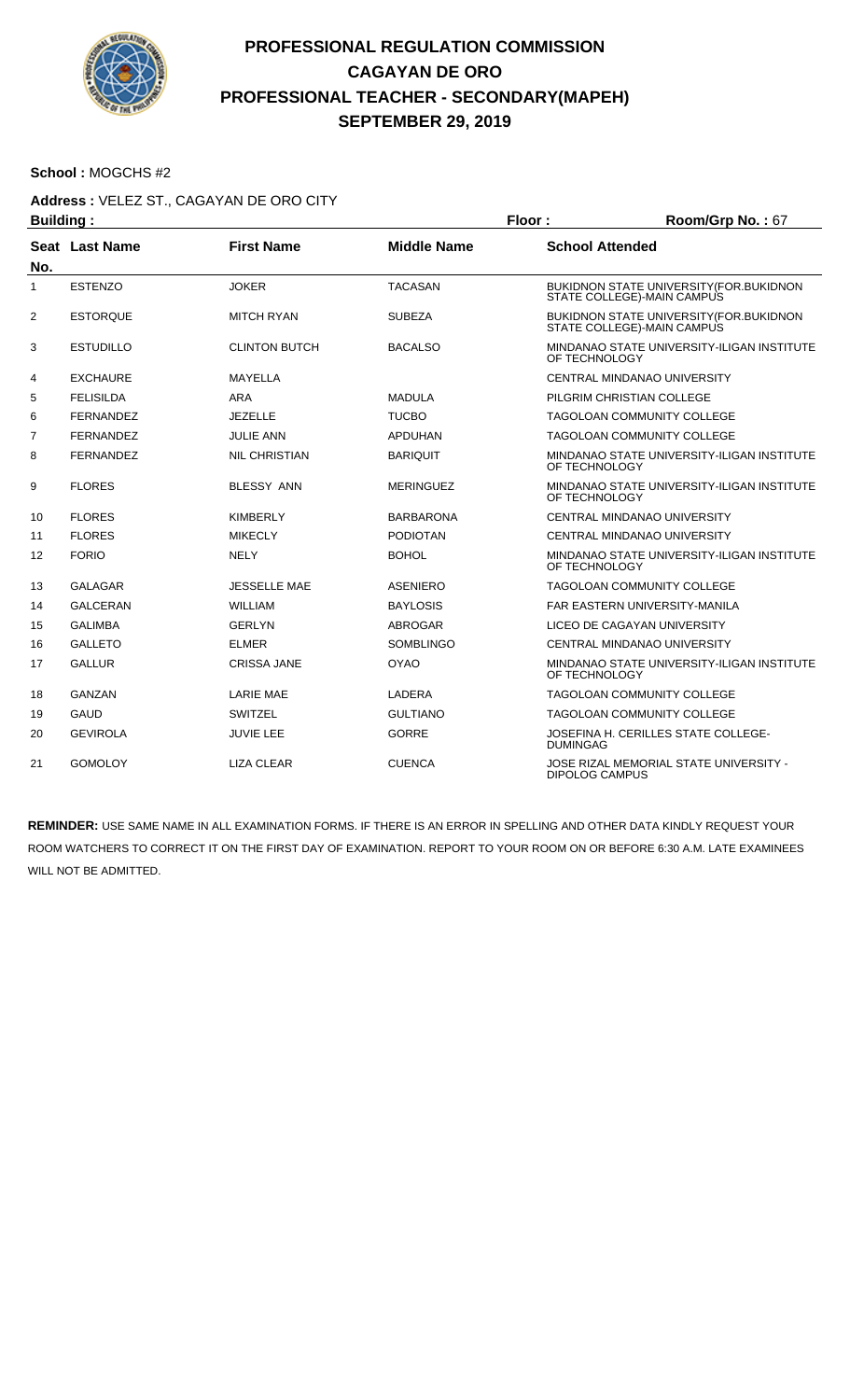

#### **School :** MOGCHS #2

# **Address :** VELEZ ST., CAGAYAN DE ORO CITY

|                | <b>Building:</b>      |                       |                    |                        | Room/Grp No.: 68                                                             |
|----------------|-----------------------|-----------------------|--------------------|------------------------|------------------------------------------------------------------------------|
|                | <b>Seat Last Name</b> | <b>First Name</b>     | <b>Middle Name</b> | <b>School Attended</b> |                                                                              |
| No.            |                       |                       |                    |                        |                                                                              |
| $\mathbf{1}$   | <b>GONZAGA</b>        | <b>SHEENDY</b>        | <b>AREJA</b>       |                        | BUKIDNON STATE UNIVERSITY (FOR. BUKIDNON<br>STATE COLLEGE)-MAIN CAMPUS       |
| 2              | <b>GONZALES</b>       | <b>JERWIN</b>         | <b>PISON</b>       |                        | TAGOLOAN COMMUNITY COLLEGE                                                   |
| 3              | <b>GONZALES</b>       | <b>JESZAMAE</b>       | <b>SUMALPONG</b>   |                        | BUKIDNON STATE UNIVERSITY (FOR. BUKIDNON<br>STATE COLLEGE)-MAIN CAMPUS       |
| 4              | GOOC                  | <b>DIANA LOU</b>      | <b>REALISTA</b>    | <b>DIPOLOG CAMPUS</b>  | JOSE RIZAL MEMORIAL STATE UNIVERSITY -                                       |
| 5              | <b>GRANADOS</b>       | <b>YVETTE ANNE</b>    | <b>BONG-GOT</b>    | OF TECHNOLOGY          | MINDANAO STATE UNIVERSITY-ILIGAN INSTITUTE                                   |
| 6              | <b>GUIAO</b>          | <b>EPIPHANY MARIE</b> | NAELGA             |                        | <b>TAGOLOAN COMMUNITY COLLEGE</b>                                            |
| $\overline{7}$ | <b>GUINALANG</b>      | <b>HELEN</b>          | <b>CABUGSA</b>     |                        | <b>BUKIDNON STATE UNIVERSITY - MOGCHS</b><br><b>EXTERNAL STUDIES CENTER</b>  |
| 8              | <b>GUIZONA</b>        | <b>DERWIN</b>         | <b>CADIRAO</b>     |                        | CENTRAL MINDANAO UNIVERSITY                                                  |
| 9              | <b>GULANES</b>        | <b>ARGIN</b>          | <b>AMAHIT</b>      |                        | MINDANAO STATE UNIVERSITY-MARAWI CITY                                        |
| 10             | <b>GUMAPO</b>         | <b>CATHERINE</b>      | <b>BORBON</b>      |                        | BUKIDNON STATE UNIVERSITY (FOR. BUKIDNON<br>STATE COLLEGE)-MAIN CAMPUS       |
| 11             | <b>HADJI AZIS</b>     | <b>ASNIAH</b>         | CAPAL              |                        | MINDANAO STATE UNIVERSITY-MARAWI CITY                                        |
| 12             | <b>HEMAL</b>          | <b>JENYBETH</b>       | <b>FLORES</b>      |                        | <b>TAGOLOAN COMMUNITY COLLEGE</b>                                            |
| 13             | <b>HERMOSO</b>        | <b>CHERRY MAE</b>     | <b>IGNALIG</b>     |                        | BUKIDNON STATE UNIVERSITY (FOR. BUKIDNON<br>STATE COLLEGE)-MAIN CAMPUS       |
| 14             | <b>HIBON</b>          | <b>ALMA</b>           | <b>LIBIOCAN</b>    |                        | CENTRAL MINDANAO UNIVERSITY                                                  |
| 15             | <b>HILLADO</b>        | <b>JOVERT</b>         | <b>AMOR</b>        |                        | <b>BUKIDNON STATE UNIVERSITY (FOR.BUKIDNON</b><br>STATE COLLEGE)-MAIN CAMPUS |
| 16             | <b>HORTELANO</b>      | <b>BLESSIE BABES</b>  | <b>BARITUA</b>     |                        | GOV. ALFONSO D. TAN MEMORIAL COLLEGE                                         |
| 17             | <b>IBBAY</b>          | <b>RYAN DAVE</b>      | <b>MABELIN</b>     |                        | CENTRAL MINDANAO UNIVERSITY                                                  |
| 18             | <b>INDINO</b>         | <b>ALVEN JAMES</b>    | <b>TABAMO</b>      |                        | BUKIDNON STATE UNIVERSITY(FOR.BUKIDNON<br>STATE COLLEGE)-MAIN CAMPUS         |
| 19             | <b>INSO</b>           | <b>MARK BRYAN</b>     | <b>TIROL</b>       |                        | CENTRAL MINDANAO UNIVERSITY                                                  |
| 20             | JAVEÑAR               | <b>EVANDER KEN</b>    | <b>GEGUERA</b>     |                        | BUKIDNON STATE UNIVERSITY (FOR. BUKIDNON<br>STATE COLLEGE)-MAIN CAMPUS       |
| 21             | LAGUYAN               | <b>GERAH JANE</b>     | <b>SUMBONGAN</b>   | COLL.)                 | CAPITOL UNIVERSITY (for.CAGAYAN CAPITOL                                      |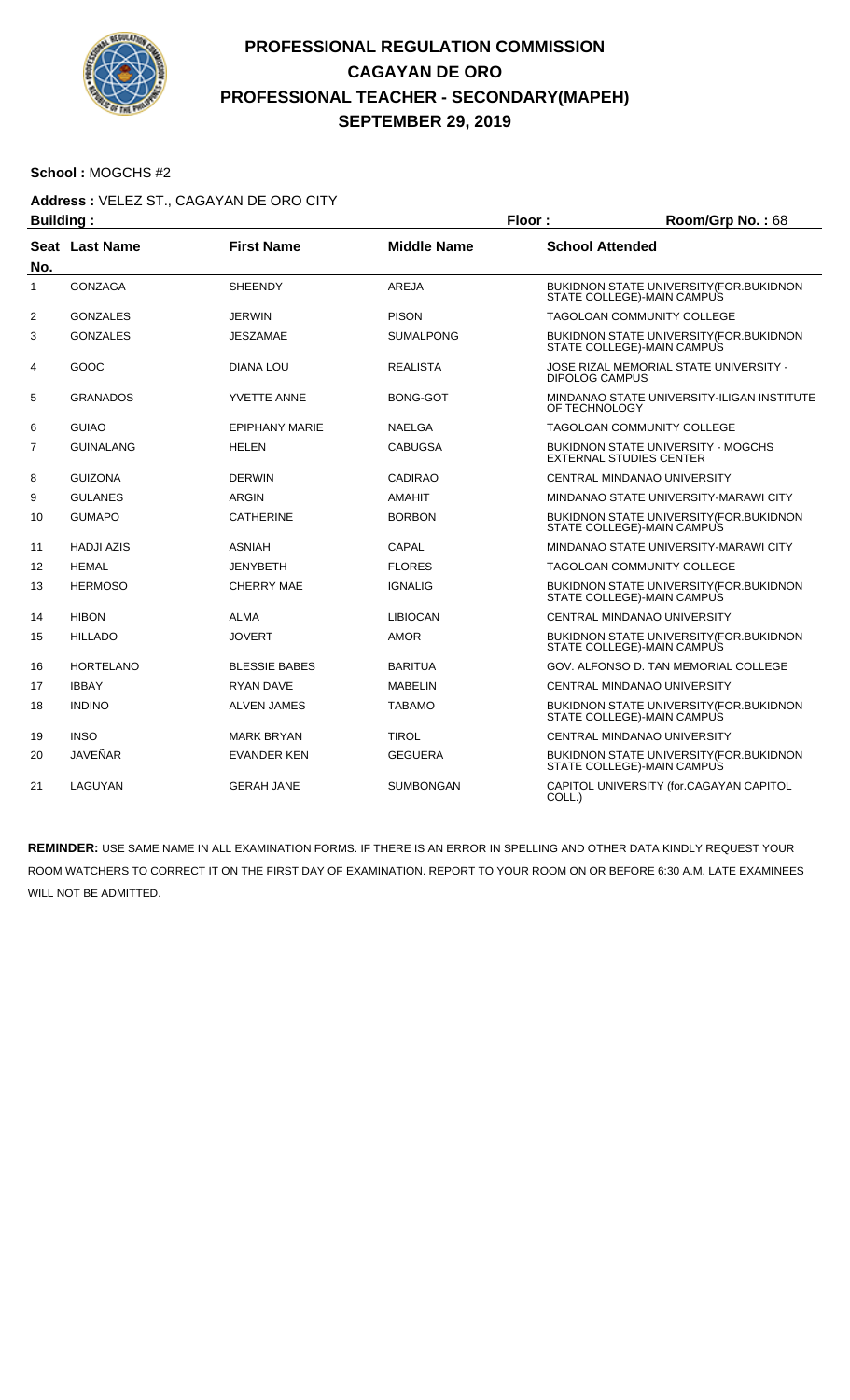

#### **School :** MOGCHS #2

### **Address :** VELEZ ST., CAGAYAN DE ORO CITY

| <b>Building:</b> |                    |                      |                    | Floor:                 | Room/Grp No.: 69                                                       |
|------------------|--------------------|----------------------|--------------------|------------------------|------------------------------------------------------------------------|
| No.              | Seat Last Name     | <b>First Name</b>    | <b>Middle Name</b> | <b>School Attended</b> |                                                                        |
| $\mathbf{1}$     | <b>LAPA</b>        | <b>MARJHORIE</b>     | LAREDE             |                        | <b>CENTRAL MINDANAO UNIVERSITY</b>                                     |
| 2                | LAPIZ              | <b>RICHIE</b>        | <b>ALIWATE</b>     |                        | CENTRAL MINDANAO UNIVERSITY                                            |
| 3                | LEGASPI            | <b>JEAH</b>          | DELA PEÑA          |                        | BUKIDNON STATE UNIVERSITY (FOR. BUKIDNON<br>STATE COLLEGE)-MAIN CAMPUS |
| 4                | <b>LEGASPI</b>     | <b>JERIC FRANCIS</b> | <b>CADAYUNAN</b>   |                        | <b>TAGOLOAN COMMUNITY COLLEGE</b>                                      |
| 5                | <b>LETEGIO</b>     | <b>KIMBERLY</b>      | <b>TIMONAN</b>     | <b>DIPOLOG CAMPUS</b>  | JOSE RIZAL MEMORIAL STATE UNIVERSITY -                                 |
| 6                | <b>LEYSES</b>      | <b>MARIEL</b>        | <b>CARCAYLAS</b>   |                        | CENTRAL MINDANAO UNIVERSITY                                            |
| $\overline{7}$   | <b>LIBOON</b>      | <b>MARK JERSON</b>   | LAGARE             | <b>DIPOLOG CAMPUS</b>  | JOSE RIZAL MEMORIAL STATE UNIVERSITY -                                 |
| 8                | <b>LIBRES</b>      | <b>IRENE</b>         | <b>LEDAMA</b>      |                        | BUKIDNON STATE UNIVERSITY (FOR.BUKIDNON<br>STATE COLLEGE)-MAIN CAMPUS  |
| 9                | <b>LONGAKIT</b>    | <b>DIANA ROSE</b>    | VALDEZ             |                        | BUKIDNON STATE UNIVERSITY (FOR. BUKIDNON<br>STATE COLLEGE)-MAIN CAMPUS |
| 10               | <b>LOOD</b>        | <b>FLORDELIZ</b>     | <b>CABAÑEZ</b>     |                        | <b>TAGOLOAN COMMUNITY COLLEGE</b>                                      |
| 11               | LOQUINARIO         | <b>ROGEM KIM</b>     | <b>PITOGO</b>      |                        | CENTRAL MINDANAO UNIVERSITY                                            |
| 12               | <b>LUCERO</b>      | <b>ZYNIEL</b>        | DE LOYOLA          |                        | LICEO DE CAGAYAN UNIVERSITY                                            |
| 13               | LUGALAN            | PHILIP ED            | <b>GAAMIL</b>      |                        | BUKIDNON STATE UNIVERSITY (FOR BUKIDNON<br>STATE COLLEGE)-MAIN CAMPUS  |
| 14               | <b>LUMACTOD</b>    | NILO JR              | <b>FABRICANTE</b>  |                        | LICEO DE CAGAYAN UNIVERSITY                                            |
| 15               | <b>LUMOGDANG</b>   | <b>VIJELYN</b>       | <b>BERDIN</b>      |                        | CENTRAL MINDANAO UNIVERSITY                                            |
| 16               | MACALANGCOM        | <b>NASRIN</b>        | <b>GINA</b>        |                        | MINDANAO STATE UNIVERSITY-MARAWI CITY                                  |
| 17               | <b>MACARIMBANG</b> | <b>PAHLAVI</b>       | <b>OMAR</b>        |                        | MINDANAO STATE UNIVERSITY-MARAWI CITY                                  |
| 18               | <b>MAESTRADO</b>   | <b>RICCI MAE</b>     | <b>CAILING</b>     | COLL.)                 | CAPITOL UNIVERSITY (for.CAGAYAN CAPITOL                                |
| 19               | <b>MAGAWAY</b>     | <b>ALTHEA VENICE</b> | <b>BAINTO</b>      | COLL.)                 | CAPITOL UNIVERSITY (for.CAGAYAN CAPITOL                                |
| 20               | <b>MAGLANGIT</b>   | <b>CYNTHIA</b>       | <b>LADISLAO</b>    |                        | BUKIDNON STATE UNIVERSITY (FOR BUKIDNON<br>STATE COLLEGE)-MAIN CAMPUS  |
| 21               | <b>MAGLINTE</b>    | <b>MICAH URAINE</b>  | <b>HERODICO</b>    |                        | <b>TAGOLOAN COMMUNITY COLLEGE</b>                                      |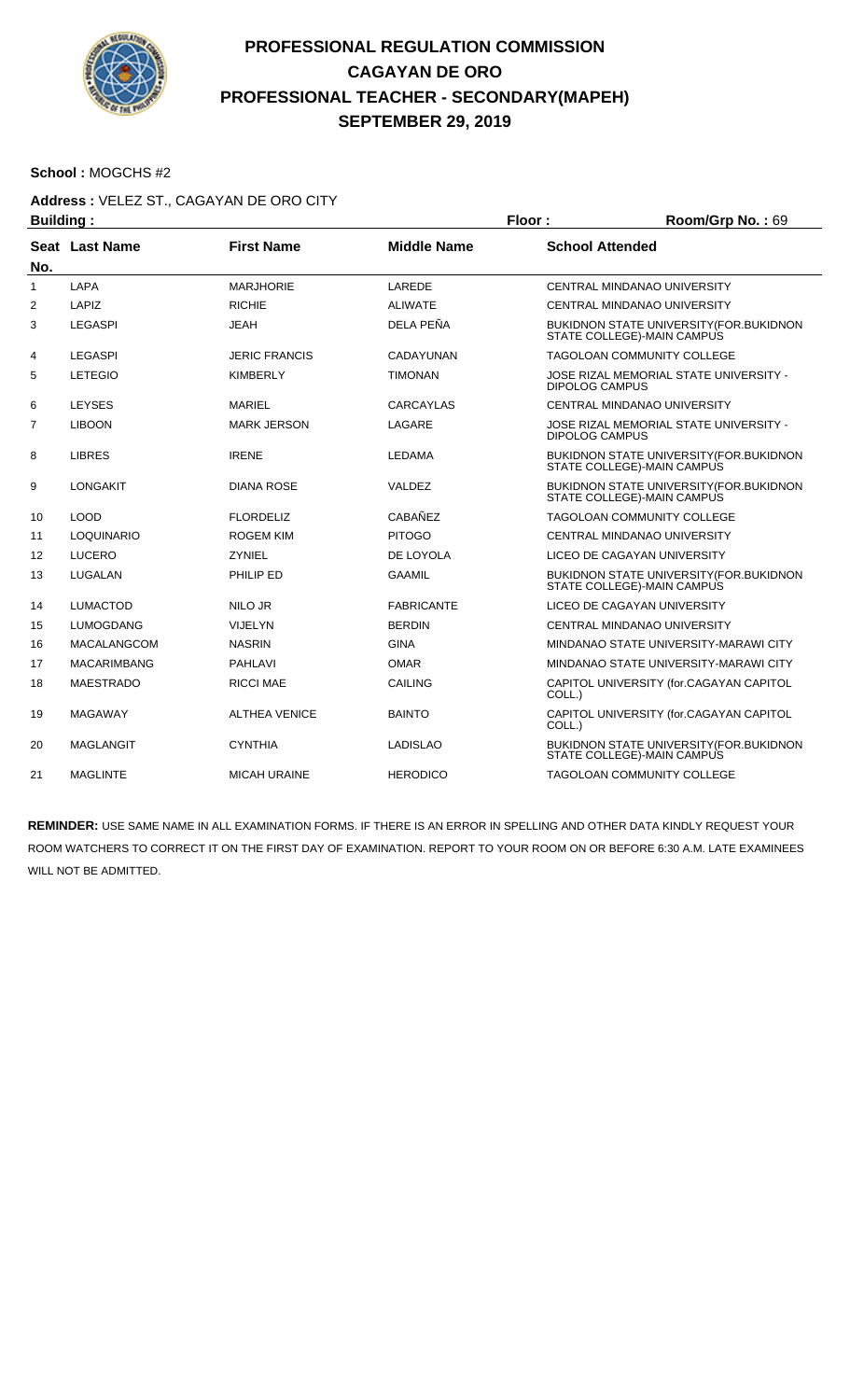

#### **School :** MOGCHS #2

## **Address :** VELEZ ST., CAGAYAN DE ORO CITY

| <b>Building:</b> |                   |                      |                    | Floor:                 | Room/Grp No.: 70                                                              |  |
|------------------|-------------------|----------------------|--------------------|------------------------|-------------------------------------------------------------------------------|--|
| No.              | Seat Last Name    | <b>First Name</b>    | <b>Middle Name</b> | <b>School Attended</b> |                                                                               |  |
| $\mathbf{1}$     | <b>MAGWATE</b>    | <b>NOVIE QUEEN</b>   | <b>TIGOY</b>       | OF TECHNOLOGY          | MINDANAO STATE UNIVERSITY-ILIGAN INSTITUTE                                    |  |
| $\overline{2}$   | <b>MAHOMETANO</b> | JUDY NIÑA            | <b>DELOS REYES</b> | <b>DAPITAN</b>         | JOSE RIZAL MEMORIAL STATE UNIVERSITY-                                         |  |
| 3                | <b>MALA</b>       | <b>NURSHAIF</b>      | <b>SUANGA</b>      |                        | MINDANAO STATE UNIVERSITY-MARAWI CITY                                         |  |
| 4                | <b>MALE</b>       | <b>REYLYN</b>        | <b>TINOY</b>       | OF TECHNOLOGY          | MINDANAO STATE UNIVERSITY-ILIGAN INSTITUTE                                    |  |
| 5                | <b>MALIC</b>      | <b>JAMAIL</b>        | <b>MACARANDANG</b> |                        | MINDANAO STATE UNIVERSITY-MARAWI CITY                                         |  |
| 6                | <b>MALUBAY</b>    | <b>JANICA BLESS</b>  | <b>BACUS</b>       |                        | <b>BUKIDNON STATE UNIVERSITY (FOR.BUKIDNON)</b><br>STATE COLLEGE)-MAIN CAMPUS |  |
| $\overline{7}$   | <b>MANARAN</b>    | STEPHANIE ANNE       | <b>OBSIMAN</b>     |                        | BUKIDNON STATE UNIVERSITY (FOR. BUKIDNON<br>STATE COLLEGE)-MAIN CAMPUS        |  |
| 8                | <b>MANGAO</b>     | <b>RHONA MAE</b>     | <b>VISANDE</b>     | <b>LOURDES COLLEGE</b> |                                                                               |  |
| 9                | <b>MANGORANDA</b> | <b>NAIFAH</b>        | DIMANGADAP         | OF TECHNOLOGY          | MINDANAO STATE UNIVERSITY-ILIGAN INSTITUTE                                    |  |
| 10               | <b>MARTINEZ</b>   | <b>LORHAINE MIE</b>  | <b>BENIGNO</b>     |                        | BUKIDNON STATE UNIVERSITY (FOR. BUKIDNON<br>STATE COLLEGE)-MAIN CAMPUS        |  |
| 11               | <b>MARTINEZ</b>   | <b>TRISHA</b>        | <b>BENIGNO</b>     |                        | BUKIDNON STATE UNIVERSITY (FOR.BUKIDNON<br>STATE COLLEGE)-MAIN CAMPUS         |  |
| 12               | <b>MENDOZA</b>    | <b>ELLA JOAN</b>     | <b>DOPLON</b>      | OF TECHNOLOGY          | MINDANAO STATE UNIVERSITY-ILIGAN INSTITUTE                                    |  |
| 13               | <b>MIRAL</b>      | <b>RITCHEL ROSE</b>  | <b>DIEGO</b>       |                        | LICEO DE CAGAYAN UNIVERSITY                                                   |  |
| 14               | <b>MISA</b>       | <b>JOSEPH JIAXON</b> | <b>LAURILLA</b>    |                        | <b>TAGOLOAN COMMUNITY COLLEGE</b>                                             |  |
| 15               | <b>MOMO</b>       | <b>JUNAHVIE</b>      | <b>DELA CERNA</b>  |                        | WESTERN MINDANAO STATE U-ZAMBOANGA CITY                                       |  |
| 16               | <b>MONTA</b>      | <b>JAMES ROBERT</b>  | <b>SENO</b>        |                        | <b>TAGOLOAN COMMUNITY COLLEGE</b>                                             |  |
| 17               | <b>MORENO</b>     | <b>MARY GRACE</b>    | CANAREJO           |                        | UNIVERSITY OF SOUTHERN MINDANAO-KABACAN                                       |  |
| 18               | <b>MUTIA</b>      | <b>GIENELOU</b>      | <b>JANGAD</b>      | OF TECHNOLOGY          | MINDANAO STATE UNIVERSITY-ILIGAN INSTITUTE                                    |  |
| 19               | <b>NACARIO</b>    | <b>JIMROY JR</b>     | <b>GALLEGO</b>     |                        | LICEO DE CAGAYAN UNIVERSITY                                                   |  |
| 20               | <b>NACARIO</b>    | MA. TERESA           | <b>GALLEGO</b>     | COLL.)                 | CAPITOL UNIVERSITY (for.CAGAYAN CAPITOL                                       |  |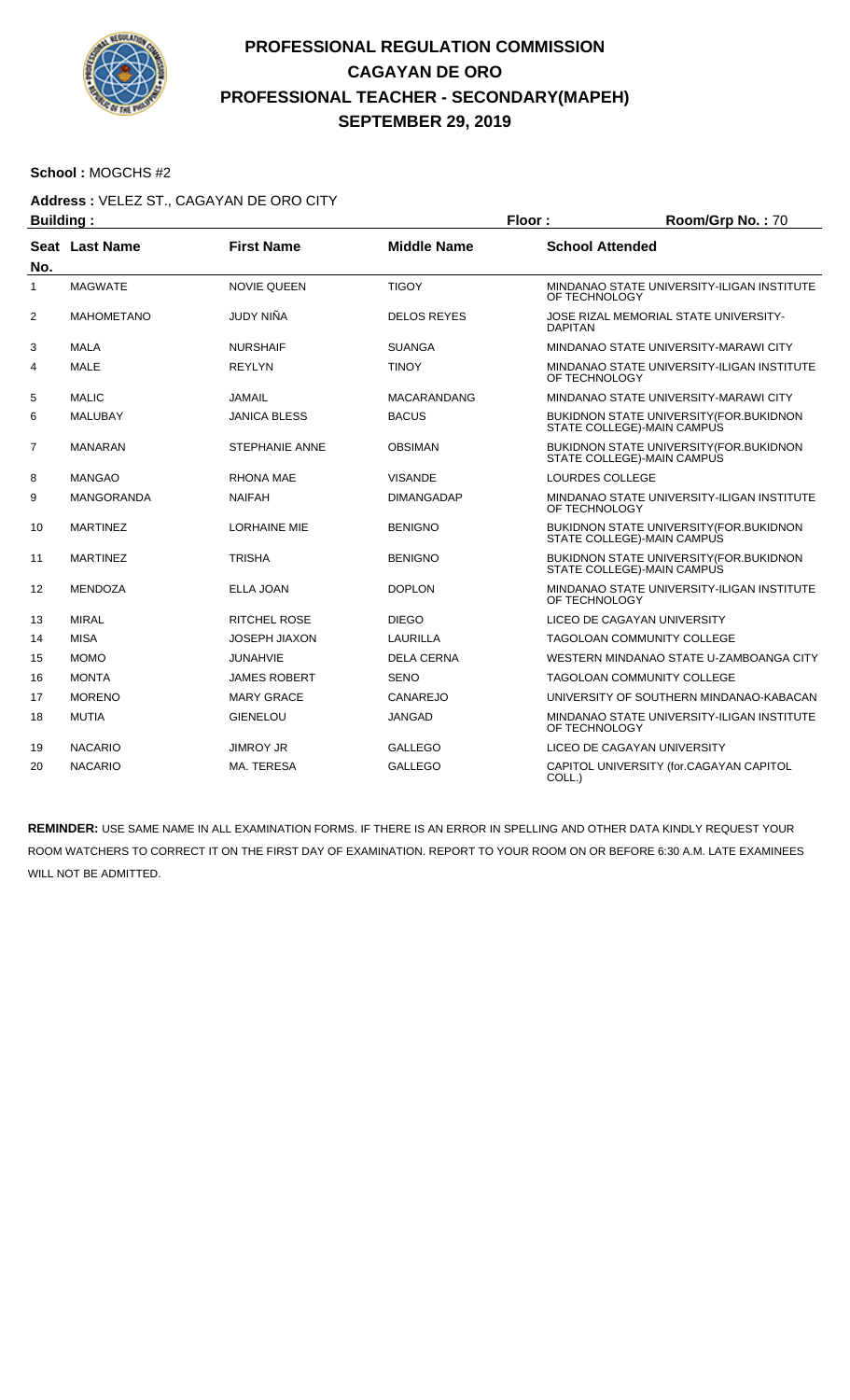

#### **School :** MOGCHS #2

### **Address :** VELEZ ST., CAGAYAN DE ORO CITY

| <b>Building:</b> |                  |                      |                    | Floor:                 | Room/Grp No.: 71                                                               |
|------------------|------------------|----------------------|--------------------|------------------------|--------------------------------------------------------------------------------|
| No.              | Seat Last Name   | <b>First Name</b>    | <b>Middle Name</b> | <b>School Attended</b> |                                                                                |
| 1                | <b>NAELGA</b>    | <b>RONALD</b>        | <b>VILLARAGOT</b>  |                        | <b>TAGOLOAN COMMUNITY COLLEGE</b>                                              |
| 2                | <b>NAGALES</b>   | <b>MARY KATHLYN</b>  | <b>SALESA</b>      |                        | LICEO DE CAGAYAN UNIVERSITY                                                    |
| 3                | <b>NALAGON</b>   | <b>JEANNY LOU</b>    | <b>ARCELLAS</b>    |                        | <b>TAGOLOAN COMMUNITY COLLEGE</b>                                              |
| 4                | <b>NATANGCOP</b> | NI-IMA               | <b>AMIN</b>        |                        | MINDANAO STATE UNIVERSITY-MARAWI CITY                                          |
| 5                | <b>NAVARRO</b>   | <b>ERSON JOHN</b>    | <b>GUBALANE</b>    |                        | <b>BUKIDNON STATE UNIVERSITY (FOR.BUKIDNON)</b><br>STATE COLLEGE)-MAIN CAMPUS  |
| 6                | <b>NICOLAY</b>   | <b>JOESALYN</b>      | <b>ESTRADA</b>     | COLL.)                 | CAPITOL UNIVERSITY (for.CAGAYAN CAPITOL                                        |
| $\overline{7}$   | <b>NUÑEZ</b>     | <b>KEITH BERNARD</b> | <b>TALLE</b>       |                        | LICEO DE CAGAYAN UNIVERSITY                                                    |
| 8                | <b>OBSIOMA</b>   | ARNIE                | <b>MACALAGUING</b> |                        | <b>BUKIDNON STATE UNIVERSITY - LIBERTAD</b><br><b>EXTERNAL STUDIES CENTER</b>  |
| 9                | <b>OLAÑGO</b>    | <b>CHEVEE</b>        | <b>NERI</b>        |                        | <b>TAGOLOAN COMMUNITY COLLEGE</b>                                              |
| 10               | <b>OMANDAM</b>   | <b>DAILY VILLA</b>   | <b>DULA</b>        | SALLE)                 | LA SALLE UNIVERSITY (for.IMMA.CONCEPCION-LA                                    |
| 11               | <b>ONOTAN</b>    | <b>KEREN HAPPUCH</b> | LINSAGAN           | OF TECHNOLOGY          | MINDANAO STATE UNIVERSITY-ILIGAN INSTITUTE                                     |
| 12               | <b>OROG</b>      | <b>JOAN</b>          |                    |                        | BUKIDNON STATE UNIVERSITY (FOR. BUKIDNON<br>STATE COLLEGE)-MAIN CAMPUS         |
| 13               | OSIP             | <b>GENESIS</b>       | <b>EDULAN</b>      |                        | UNIVERSITY OF MINDANAO-TAGUM                                                   |
| 14               | <b>OYANIB</b>    | <b>JONAMAY</b>       | <b>MAHINAY</b>     |                        | <b>BUKIDNON STATE UNIVERSITY (FOR. BUKIDNON)</b><br>STATE COLLEGE)-MAIN CAMPUS |
| 15               | <b>PACHO</b>     | <b>JULIE ANN</b>     | <b>TRAZONA</b>     | OF TECHNOLOGY          | MINDANAO STATE UNIVERSITY-ILIGAN INSTITUTE                                     |
| 16               | <b>PACOT</b>     | <b>JADE MARK</b>     | <b>BANQUIL</b>     |                        | <b>BUKIDNON STATE UNIVERSITY (FOR. BUKIDNON)</b><br>STATE COLLEGE)-MAIN CAMPUS |
| 17               | PAJAL            | RACHEL ANNE          | <b>AMAHOY</b>      |                        | LICEO DE CAGAYAN UNIVERSITY                                                    |
| 18               | <b>PALACA</b>    | <b>JOEL JR</b>       | <b>LIBRES</b>      |                        | TAGOLOAN COMMUNITY COLLEGE                                                     |
| 19               | <b>PALAMINE</b>  | <b>NOVELYN</b>       | <b>ABONITALLA</b>  |                        | BUKIDNON STATE UNIVERSITY (FOR. BUKIDNON<br>STATE COLLEGE)-MAIN CAMPUS         |
| 20               | <b>PALLO</b>     | ANGELYN              | <b>BUCAG</b>       | COLL.)                 | CAPITOL UNIVERSITY (for.CAGAYAN CAPITOL                                        |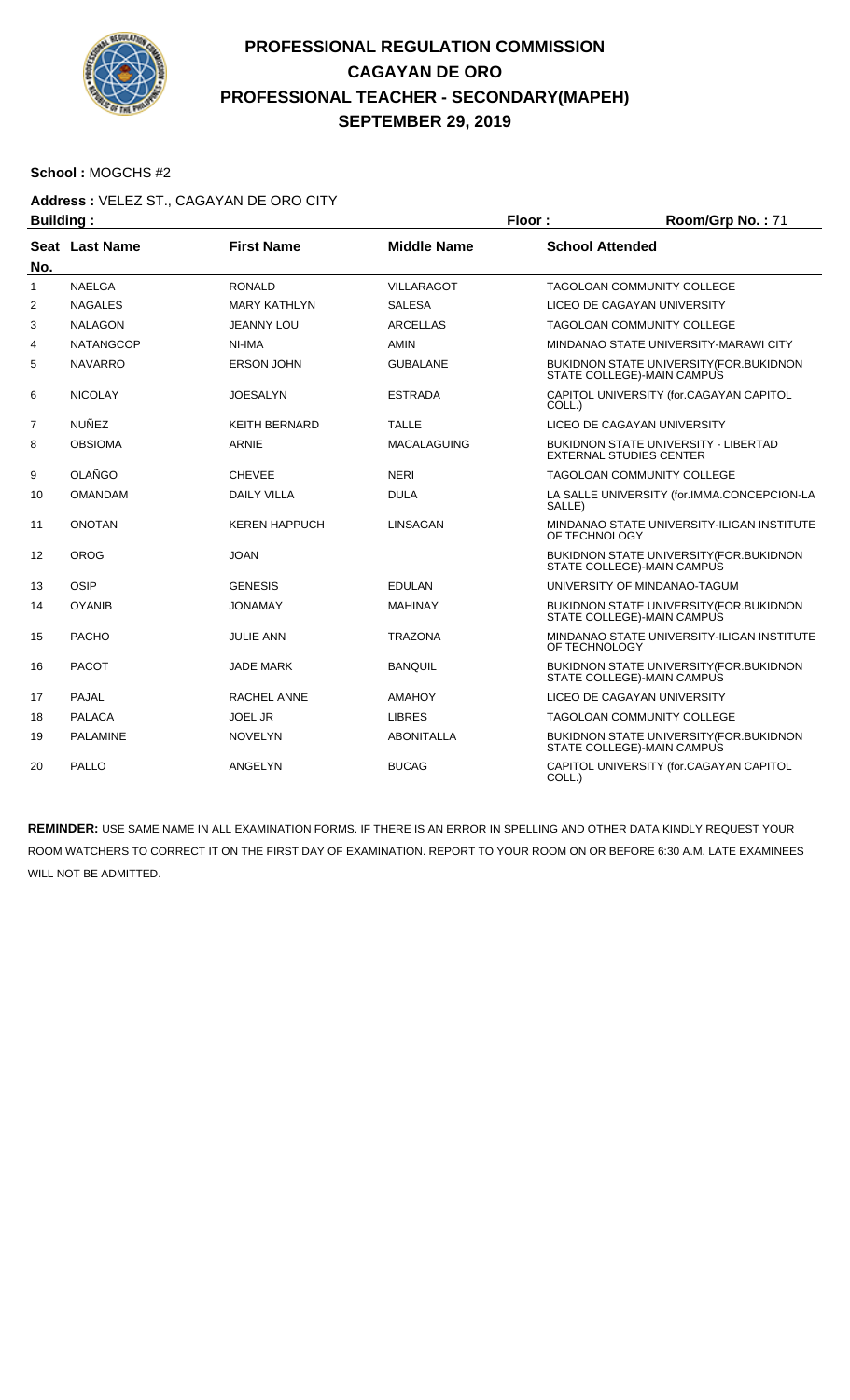

#### **School :** MOGCHS #2

# **Address :** VELEZ ST., CAGAYAN DE ORO CITY

| <b>Building:</b> |                   |                          |                    | Floor:                 | Room/Grp No.: 72                                                               |  |
|------------------|-------------------|--------------------------|--------------------|------------------------|--------------------------------------------------------------------------------|--|
| No.              | Seat Last Name    | <b>First Name</b>        | <b>Middle Name</b> | <b>School Attended</b> |                                                                                |  |
| 1                | <b>PALMES</b>     | LANIE                    | ORDANIEL           |                        | <b>BUKIDNON STATE UNIVERSITY (FOR. BUKIDNON)</b><br>STATE COLLEGE)-MAIN CAMPUS |  |
| 2                | <b>PANARIGAN</b>  | <b>NORHANA</b>           | <b>MAPANDI</b>     | OF TECHNOLOGY          | MINDANAO STATE UNIVERSITY-ILIGAN INSTITUTE                                     |  |
| 3                | <b>PANARIGAN</b>  | <b>NORHONEY</b>          | <b>MAPANDI</b>     | OF TECHNOLOGY          | MINDANAO STATE UNIVERSITY-ILIGAN INSTITUTE                                     |  |
| 4                | PANDAPATAN        | <b>MOHAMMMAD FARHAN</b>  | <b>CABUGATAN</b>   |                        | MINDANAO STATE UNIVERSITY-MARAWI CITY                                          |  |
| 5                | <b>PATAGOC</b>    | <b>MARJURIE LOWELL</b>   | <b>PACULBA</b>     |                        | <b>BUKIDNON STATE UNIVERSITY (FOR.BUKIDNON</b><br>STATE COLLEGE)-MAIN CAMPUS   |  |
| 6                | <b>PEÑAFLOR</b>   | <b>SHIEKY</b>            | <b>PEPITO</b>      | OF TECHNOLOGY          | MINDANAO STATE UNIVERSITY-ILIGAN INSTITUTE                                     |  |
| 7                | <b>PERALES</b>    | <b>BEN JOHNSON</b>       | <b>UDASAN</b>      | OF TECHNOLOGY          | MINDANAO STATE UNIVERSITY-ILIGAN INSTITUTE                                     |  |
| 8                | PEREZ             | <b>KIM</b>               | <b>ADANZA</b>      | LOURDES COLLEGE        |                                                                                |  |
| 9                | <b>PILVERA</b>    | <b>CHRISTIANNE JOYED</b> | DAG-UM             |                        | BUKIDNON STATE UNIVERSITY (FOR. BUKIDNON<br>STATE COLLEGE)-MAIN CAMPUS         |  |
| 10               | PIÑERO            | CHERRIMAE                | <b>OMANDAM</b>     | <b>DIPOLOG CAMPUS</b>  | JOSE RIZAL MEMORIAL STATE UNIVERSITY -                                         |  |
| 11               | <b>QUINTINITA</b> | <b>JESSA MAE</b>         | <b>LEDRES</b>      |                        | BUKIDNON STATE UNIVERSITY (FOR. BUKIDNON<br>STATE COLLEGE)-MAIN CAMPUS         |  |
| 12               | <b>QUINTO</b>     | <b>MILONA FLOR</b>       | <b>JIMENEZ</b>     |                        | <b>BUKIDNON STATE UNIVERSITY (FOR. BUKIDNON)</b><br>STATE COLLEGE)-MAIN CAMPUS |  |
| 13               | QUIRE-QUIRE       | <b>JHAN MICHAEL</b>      | BALUYO             |                        | CENTRAL MINDANAO UNIVERSITY                                                    |  |
| 14               | <b>RABULAN</b>    | <b>GERVIE</b>            | <b>AGAD</b>        | <b>DIPOLOG CAMPUS</b>  | JOSE RIZAL MEMORIAL STATE UNIVERSITY -                                         |  |
| 15               | <b>RACOMA</b>     | <b>CLAIRECIE JANE</b>    | <b>GAQUING</b>     |                        | CENTRAL MINDANAO UNIVERSITY                                                    |  |
| 16               | <b>RADAZA</b>     | <b>SHAIRA JANE</b>       | <b>MATA</b>        |                        | BUKIDNON STATE UNIVERSITY (FOR. BUKIDNON<br>STATE COLLEGE)-MAIN CAMPUS         |  |
| 17               | <b>RASALLO</b>    | <b>JESSA MAE</b>         | <b>DOFELIZ</b>     |                        | <b>TAGOLOAN COMMUNITY COLLEGE</b>                                              |  |
| 18               | <b>RELATOR</b>    | <b>VINCE CHARLES</b>     | CABAÑA             |                        | CENTRAL MINDANAO UNIVERSITY                                                    |  |
| 19               | <b>RENDON</b>     | <b>DEMIE XYZA</b>        | <b>FAROLAN</b>     |                        | LICEO DE CAGAYAN UNIVERSITY                                                    |  |
| 20               | <b>RETES</b>      | <b>REMY</b>              | <b>CABASAG</b>     |                        | PILGRIM CHRISTIAN COLLEGE                                                      |  |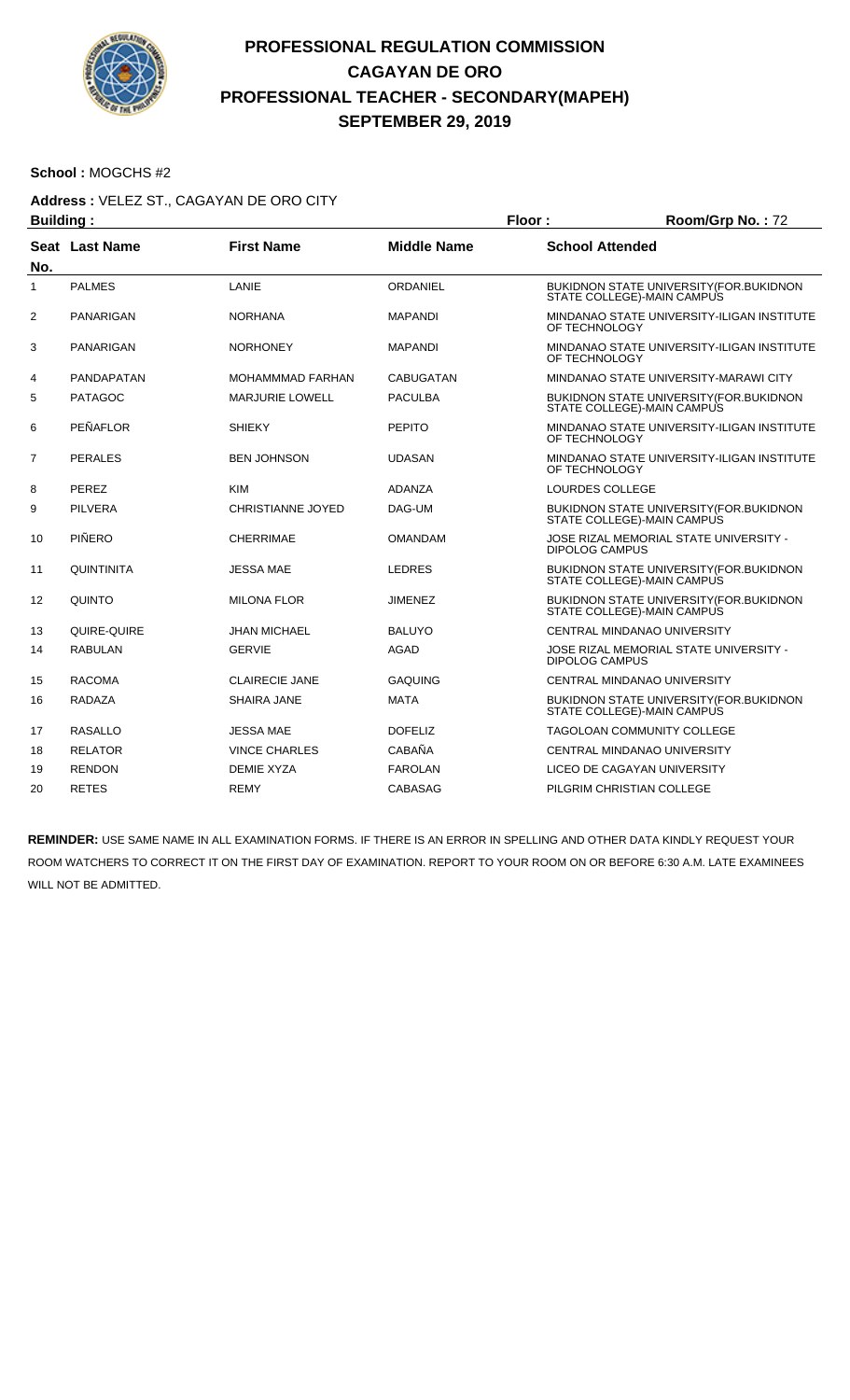

#### **School :** MOGCHS #2

## **Address :** VELEZ ST., CAGAYAN DE ORO CITY

| <b>Building:</b> |                  |                         |                     | Floor:                 | Room/Grp No.: 73                                                               |
|------------------|------------------|-------------------------|---------------------|------------------------|--------------------------------------------------------------------------------|
| No.              | Seat Last Name   | <b>First Name</b>       | <b>Middle Name</b>  | <b>School Attended</b> |                                                                                |
| $\mathbf{1}$     | <b>REUSORA</b>   | <b>ELEN GRACE</b>       | <b>SAYSON</b>       |                        | BUKIDNON STATE UNIVERSITY (FOR.BUKIDNON<br>STATE COLLEGE)-MAIN CAMPUS          |
| 2                | <b>REVIL</b>     | <b>RALPH NIñO</b>       | <b>LAHOY</b>        |                        | <b>BUKIDNON STATE UNIVERSITY (FOR. BUKIDNON)</b><br>STATE COLLEGE)-MAIN CAMPUS |
| 3                | <b>RIVERA</b>    | <b>FRANKLY MAE LOVE</b> | <b>ACUB</b>         | LOURDES COLLEGE        |                                                                                |
| 4                | <b>RODRIGUEZ</b> | <b>HARLEY DAVID SON</b> | ABREGANA            |                        | CENTRAL MINDANAO UNIVERSITY                                                    |
| 5                | <b>RODRIGUEZ</b> | <b>OLIVIA</b>           | <b>ERANA</b>        | OF TECHNOLOGY          | MINDANAO STATE UNIVERSITY-ILIGAN INSTITUTE                                     |
| 6                | <b>RUBA</b>      | WENDELL                 | ABELLA              | COLL.)                 | CAPITOL UNIVERSITY (for.CAGAYAN CAPITOL                                        |
| $\overline{7}$   | <b>SABACAJAN</b> | <b>LEOCEL ANGELI</b>    | <b>CORTEZ</b>       | OF TECHNOLOGY          | MINDANAO STATE UNIVERSITY-ILIGAN INSTITUTE                                     |
| 8                | <b>SABERON</b>   | <b>LYNCHE</b>           | CANEOS              |                        | <b>CENTRAL MINDANAO UNIVERSITY</b>                                             |
| 9                | <b>SABIJON</b>   | LOWELA                  | <b>ALYA</b>         |                        | TAGOLOAN COMMUNITY COLLEGE                                                     |
| 10               | <b>SABILLO</b>   | MA. THERESA             | <b>ANDRADA</b>      |                        | PILGRIM CHRISTIAN COLLEGE                                                      |
| 11               | <b>SALAUM</b>    | <b>JEYRALPH</b>         | LLAVE               |                        | <b>TAGOLOAN COMMUNITY COLLEGE</b>                                              |
| 12               | <b>SALVADOR</b>  | LOVELY JOY              |                     |                        | BUKIDNON STATE UNIVERSITY (FOR. BUKIDNON<br>STATE COLLEGE)-MAIN CAMPUS         |
| 13               | <b>SALVANI</b>   | <b>DANICA</b>           | <b>SIMBAJON</b>     |                        | <b>TAGOLOAN COMMUNITY COLLEGE</b>                                              |
| 14               | <b>SALVO</b>     | <b>MIGUEL</b>           | <b>BECERA</b>       |                        | PILGRIM CHRISTIAN COLLEGE                                                      |
| 15               | <b>SARAUSA</b>   | <b>VINCENT</b>          | BU-OC               |                        | WESTERN MINDANAO STATE U-MOLAVE                                                |
| 16               | <b>SARENO</b>    | <b>ARTHUR JAMES</b>     | <b>GOLOSINO</b>     |                        | BUKIDNON STATE UNIVERSITY (FOR.BUKIDNON<br>STATE COLLEGE)-MAIN CAMPUS          |
| 17               | <b>SEDILLO</b>   | <b>GLAZIEL</b>          | <b>CABILI</b>       | OF TECHNOLOGY          | MINDANAO STATE UNIVERSITY-ILIGAN INSTITUTE                                     |
| 18               | <b>SEGARRA</b>   | <b>CHERRY JEAN</b>      | <b>CAPANGPANGAN</b> |                        | <b>BUKIDNON STATE UNIVERSITY (FOR. BUKIDNON)</b><br>STATE COLLEGE)-MAIN CAMPUS |
| 19               | <b>SEMBORIO</b>  | <b>MA. PATRICIA</b>     | LAYNO               | OF TECHNOLOGY          | MINDANAO STATE UNIVERSITY-ILIGAN INSTITUTE                                     |
| 20               | <b>SERINO</b>    | <b>HANAH ELOUIZZA</b>   | DELA PEÑA           |                        | LICEO DE CAGAYAN UNIVERSITY                                                    |
|                  |                  |                         |                     |                        |                                                                                |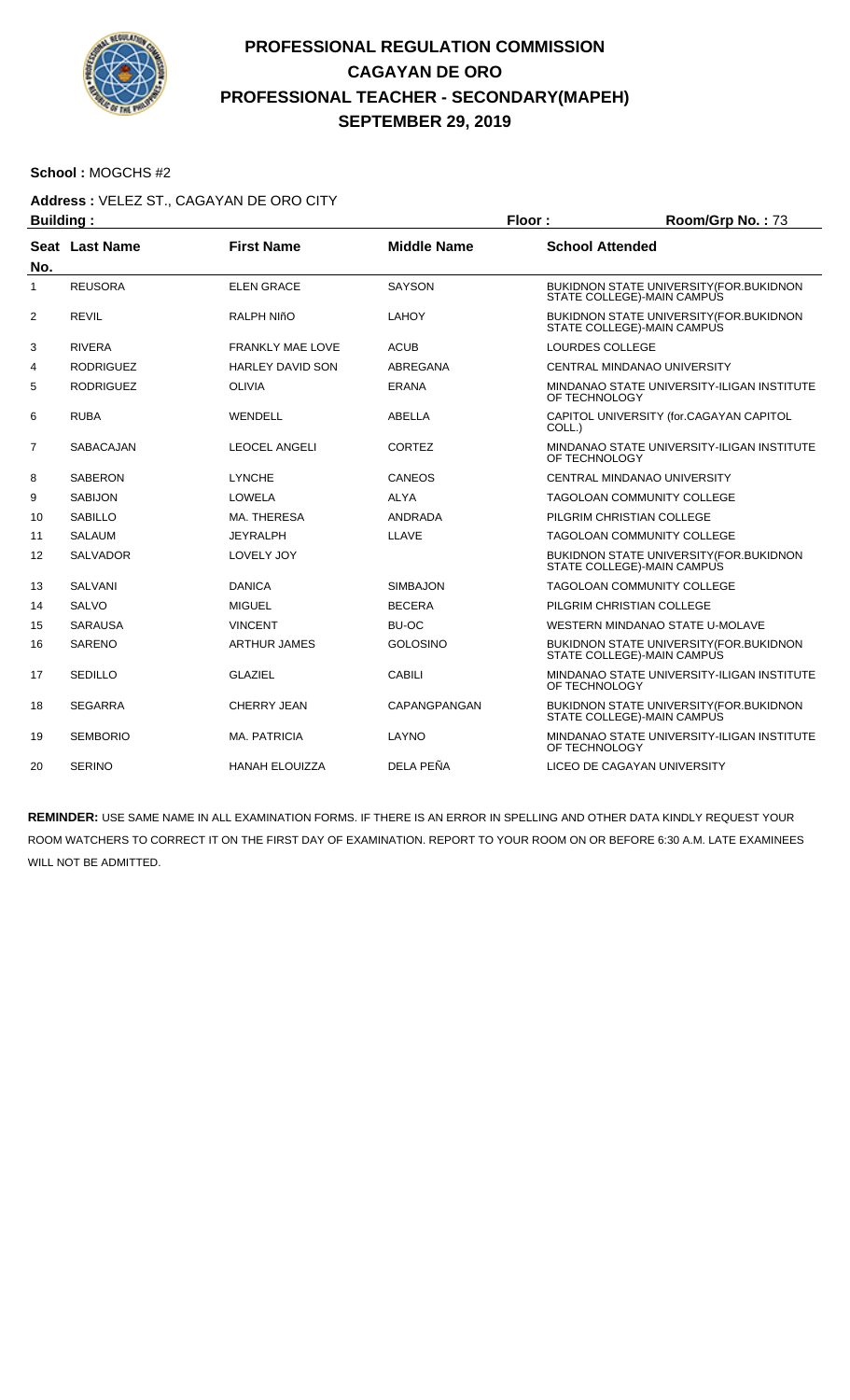

#### **School :** MOGCHS #2

### **Address :** VELEZ ST., CAGAYAN DE ORO CITY

| <b>Building:</b> |                  |                             |                    | Floor:        | Room/Grp No.: 74                                                              |  |
|------------------|------------------|-----------------------------|--------------------|---------------|-------------------------------------------------------------------------------|--|
|                  | Seat Last Name   | <b>First Name</b>           | <b>Middle Name</b> |               | <b>School Attended</b>                                                        |  |
| No.              |                  |                             |                    |               |                                                                               |  |
| $\mathbf{1}$     | <b>SILVOSA</b>   | <b>RICA</b>                 | <b>ESCALANTE</b>   |               | SAINT PAUL UNIVERSITY-SURIGAO                                                 |  |
| 2                | <b>SIMBAJON</b>  | <b>REGINE</b>               | QUIRANTE           | OF TECHNOLOGY | MINDANAO STATE UNIVERSITY-ILIGAN INSTITUTE                                    |  |
| 3                | <b>SOBREDO</b>   | <b>MARY RINA ALBERTHINA</b> |                    | OF TECHNOLOGY | MINDANAO STATE UNIVERSITY-ILIGAN INSTITUTE                                    |  |
| 4                | SON              | <b>FEDERICO JR</b>          | <b>BAHIAN</b>      | OF TECHNOLOGY | MINDANAO STATE UNIVERSITY-ILIGAN INSTITUTE                                    |  |
| 5                | <b>SORTIDA</b>   | <b>RIZA</b>                 | GAMO               |               | <b>BUKIDNON STATE UNIVERSITY - GINGOOG</b><br><b>EXTERNAL STUDIES CENTER</b>  |  |
| 6                | <b>SUACILLO</b>  | <b>VANESSA</b>              | <b>TINOY</b>       |               | LICEO DE CAGAYAN UNIVERSITY                                                   |  |
| 7                | <b>SUCO</b>      | <b>HANAH VIA</b>            | LAPA               |               | CENTRAL MINDANAO UNIVERSITY                                                   |  |
| 8                | <b>SUMAMPONG</b> | <b>CATHERINE</b>            | <b>NUÑEZ</b>       |               | LICEO DE CAGAYAN UNIVERSITY                                                   |  |
| 9                | <b>SUMARIA</b>   | <b>REYMARK</b>              | <b>DENOSTA</b>     |               | <b>TAGOLOAN COMMUNITY COLLEGE</b>                                             |  |
| 10               | <b>SUSA</b>      | <b>CECILIA</b>              | <b>ARCAY</b>       |               | BUKIDNON STATE UNIVERSITY (FOR.BUKIDNON<br>STATE COLLEGE)-MAIN CAMPUS         |  |
| 11               | <b>TAAL</b>      | <b>ROMMEL JOHN</b>          |                    |               | <b>TAGOLOAN COMMUNITY COLLEGE</b>                                             |  |
| 12               | <b>TABAMO</b>    | <b>RICA GIEL</b>            | <b>ABARQUEZ</b>    |               | CENTRAL MINDANAO UNIVERSITY                                                   |  |
| 13               | <b>TADLAS</b>    | <b>ALFONSO JR</b>           | <b>LAGURA</b>      |               | <b>BUKIDNON STATE UNIVERSITY (FOR. BUKIDNON</b><br>STATE COLLEGE)-MAIN CAMPUS |  |
| 14               | <b>TALANA</b>    | <b>PATRICIA</b>             | <b>MERCADO</b>     |               | LICEO DE CAGAYAN UNIVERSITY                                                   |  |
| 15               | <b>TALLENA</b>   | <b>BERNADETTE</b>           | <b>MOLINA</b>      |               | WESTERN MINDANAO STATE U-ZAMBOANGA CITY                                       |  |
| 16               | <b>TAN</b>       | <b>RECHE</b>                | <b>OSMA</b>        |               | BUKIDNON STATE UNIVERSITY (FOR.BUKIDNON<br>STATE COLLEGE)-MAIN CAMPUS         |  |
| 17               | <b>TAN NERY</b>  | <b>EARL JOSEPH</b>          | <b>AMPAN</b>       |               | BUKIDNON STATE UNIVERSITY (FOR.BUKIDNON<br>STATE COLLEGE)-MAIN CAMPUS         |  |
| 18               | <b>TANDUYAN</b>  | <b>MARICRIS</b>             | LABADAN            |               | CENTRAL MINDANAO UNIVERSITY                                                   |  |
| 19               | <b>TANGGOTE</b>  | <b>ALMIDA</b>               | <b>MONTILA</b>     | OF TECHNOLOGY | MINDANAO STATE UNIVERSITY-ILIGAN INSTITUTE                                    |  |
| 20               | <b>TECSON</b>    | <b>JOMARIE</b>              | <b>ROSANI</b>      |               | MINDANAO STATE UNIVERSITY-MARAWI CITY                                         |  |